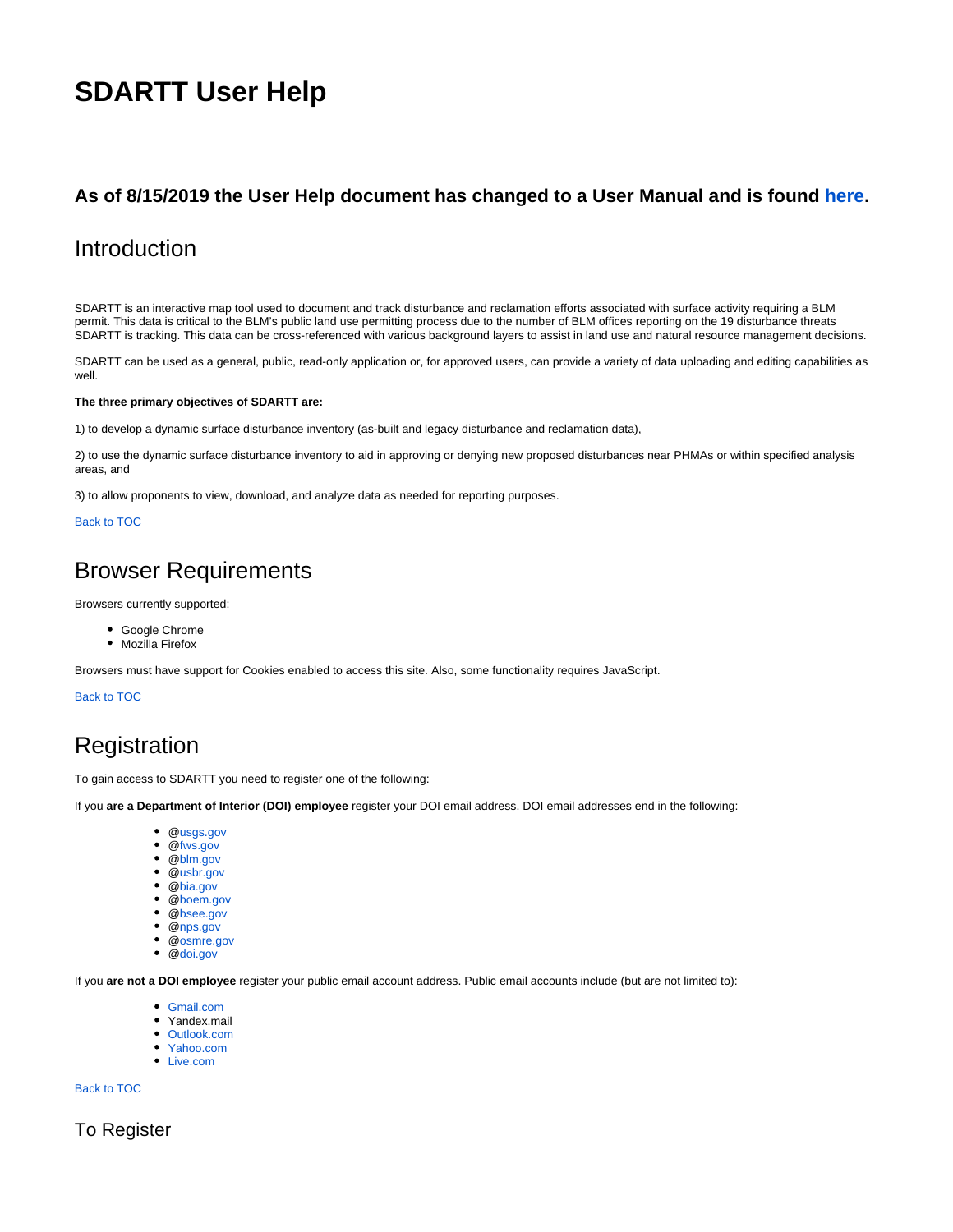Click on the Self-registration URL –<https://blm.sciencebase.gov/sdartt/authorizedUser/register>to go to the SDARTT Registration page.

Enter your first name, last name and your DOI or public email address

Next choose your **Role** and **Type** levels:

To choose your **Role** level click the radio button next to the role you need. You can choose only one (1) role.

#### **Approver (Super user access) account can:**

- View all data
- Upload data for your specific offices, districts, states (based on your **Type** choice)
- Verify data for the state, district or field office (based on your **Type** choice)
- Edit location information for your specific offices, districts, states (based on your **Type** choice)
- Approve registration requests
- You will be able to approve requests for all **Roles** up to and including your access level
- You will be able to approve requests for all **Types** up to your access **Type** that are in your location area. For example, a State Office approver can approve requests for District and Field Office users for their State.

#### **Verifier account can:**

- View all data
- Upload data for your specific offices, districts, states (based on your **Type** choice)
- Verify data for the state, district or field office (based on your **Type** choice)
- Edit location information for your specific offices, districts, states (based on your **Type** choice)

#### **Editor account can:**

- View all data
- Upload data for your specific offices, districts, states (based on your **Type** choice)
- Edit location information for your specific offices, districts, states (based on your **Type** choice)

#### **Reader account can:**

- View approved, verified, and informational data
- Does not have upload, edit, verify or approve capabilities

To choose your access **Type** click on the radio button next to the access type you need. You can choose only one type.

**Types** are listed in order from highest to lowest access:

- National
- State Office
- District Office
- Field Office
- Reader

For all **Types** except **National** and **Reader** you will also select the location(s).

- You are able to choose multiple locations
- Click in the Selection text box to pull up the list of locations or begin typing the name of the office in the text box to narrow your search

#### To choose **multiple locations**:

- Open the office list and click on your first selection
- Click in the **Selection** text box again to reopen the office list or start typing in the name of the next location you need
- Click on your next selection
- Continue this process until all needed locations have been selected
- To remove a selected location, click on the **X** at the right of the location name
- Click on the "**I'm not a robot**" spam checker by clicking the check box
- Once the green check mark appears in the "I'm not a robot" box click the **Submit** button
- If your registration is successful the **Registration Successful** window will appear

You can click on **Submit Another Registration** if you need to complete another registration or close the Registration window if you are done.

You will receive an email, sent to the email address you registered, from [myusgs@usgs.gov](mailto:myusgs@usgs.gov) once your request has been approved. The email will have the subject **SDARTT User Registration Request Approved**, and will also contain:

- Your username
- Who approved your request
- What locations were approved

If you registered a **public email address** you will receive an additional email from [myusgs@usgs.gov](mailto:myusgs@usgs.gov) once your request has been approved.

- The email will have the subject **New myUSGS Account.**
- The email will have your username and temporary password for logging into the SDARTT website the first time.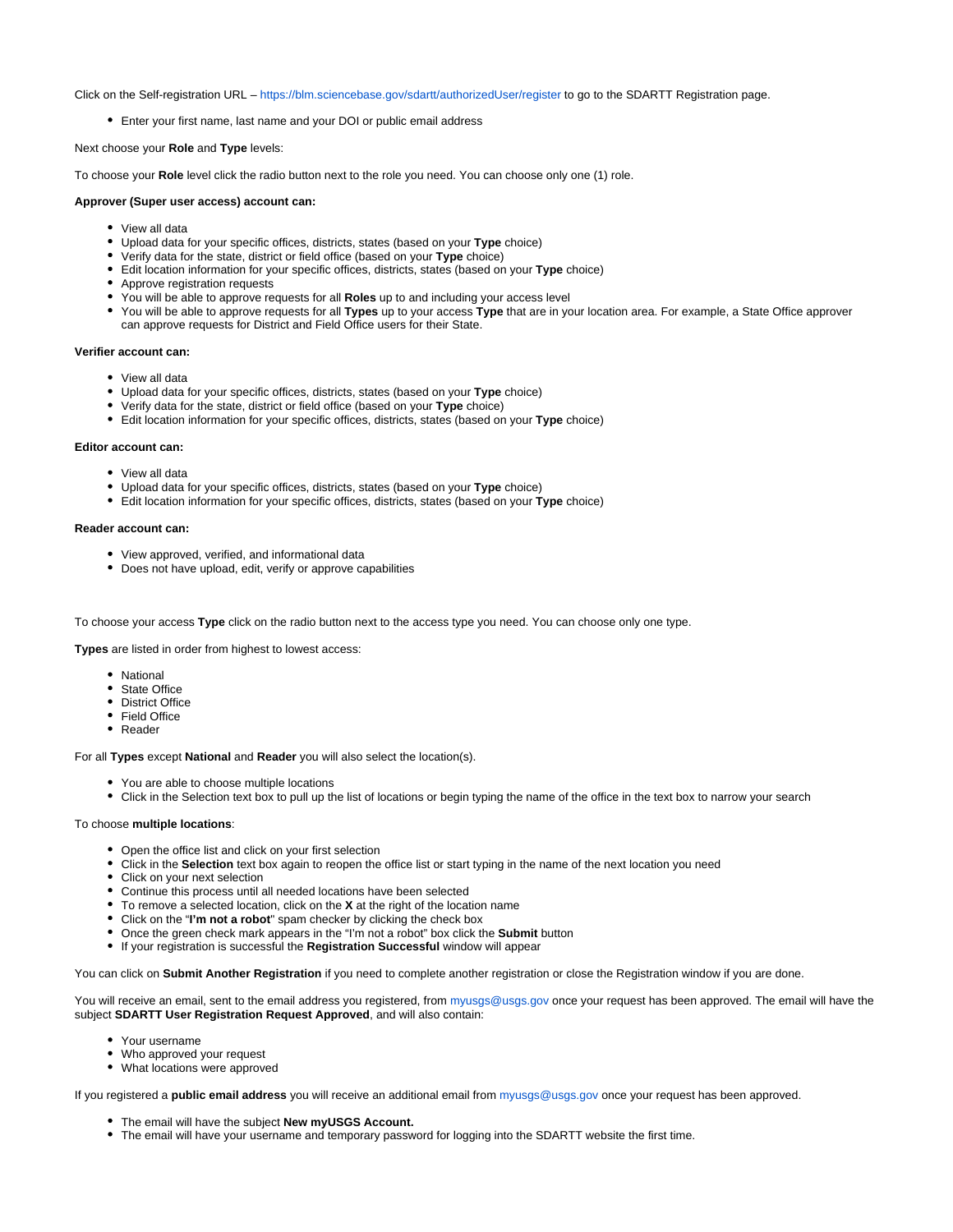See the [Logging In](https://my.usgs.gov/confluence/display/FUH/SDARTT+User+Help#SDARTTUserHelp-LoggingIn) section of this help document for the steps to log in to SDARTT once you have received your login information and, if needed, changed your password.

Back to TOC

## <span id="page-2-0"></span>Changing your temporary password

**Note:** If you registered a **DOI** email address you will not receive a temporary password. You will use your Active Directory password to log in to SDARTT.

If you registered a **public email address** you will need to change the temporary password you received in your email with the subject line **New myUSGS Account.**

You can use the password change link included in the email. The temporary password sent in the email will expire after **90 days**.

Click the Change Password link in your email. The **Change Password** link takes you to the myUSGS homepage login screen. Fill in the following information:

Your myUSGS Username. This is the public email address you registered for SDARTT, listed as **username** in your **New myUSGS Account** email.

The temporary password you received in your email with the subject line New myUSGS Account.

Click **Login**

You will then be in your **myUSGS** screen.

- Verify that your information is correct
- If your information is not correct contact the USGS Service Desk at 703-648-HELP (4357).
- Click **Change Password,** you will then be in the **Change Password** screen
- Create a new password and type it in the **Password** box. Your new password must:
	- Be at least 12 characters long
	- Contain at least one upper case letter
	- Contain at least one lower case letter
	- Contain at least one number
	- Contain at least one special (non-alphanumeric) character
- Confirm your new password by re-typing it in the **Confirm Password** box
- Click the **Update Password** button
- If a **[my.usgs.gov](http://my.usgs.gov)** says window appears click the **OK** button

If your password was successfully changed your screen will return to your **myUSGS page** and the **Password updated** message will be showing at the top left of the screen.

If your password change was **not** successful an error message will appear in the **Change Password** screen and the **Password** and **Confirm Password** boxes will be cleared. Make any adjustments needed to your password, then re-enter and re-confirm it.

**Examples** of possible error messages:

- Password and Confirm Password must match
- Property (password) of class (class gov.usgs.resources.PasswordCommand) is less than the minimum size of (12)
- Password must contain at least one lower case character, one upper case character, one digit, and one special (non-alphanumeric) character

**Reminder:** If you registered a **DOI email address** you will not receive a temporary password. You will use your Active Directory password to log in to SDARTT.

Back to TOC

## <span id="page-2-1"></span>Logging In

- Click on the Login URL -<https://blm.sciencebase.gov/sdarttinfo/>
- Click on the **Launch Tool** button at the top left of the page under the SDARTT title

The SDARTT login page will load:

- **DOI users** Click the **DOI Log in with BisonConnect** button.
- **Non-DOI users Under the "Other ScienceBase Accounts enter** your [my.usgs.gov](http://my.usgs.gov) username (the public email address you registered in the **Registration** steps) and password. Click **Log In with ScienceBase**

## <span id="page-2-2"></span>Forgotten Passwords

**DOI Users -** If you forget your password contact the **USGS Service Desk at 703-648-HELP (4357) OR**

you can use the [USGS Service Desk Web Page](http://servicedesk.usgs.gov) as well. (Requires USGS intranet access)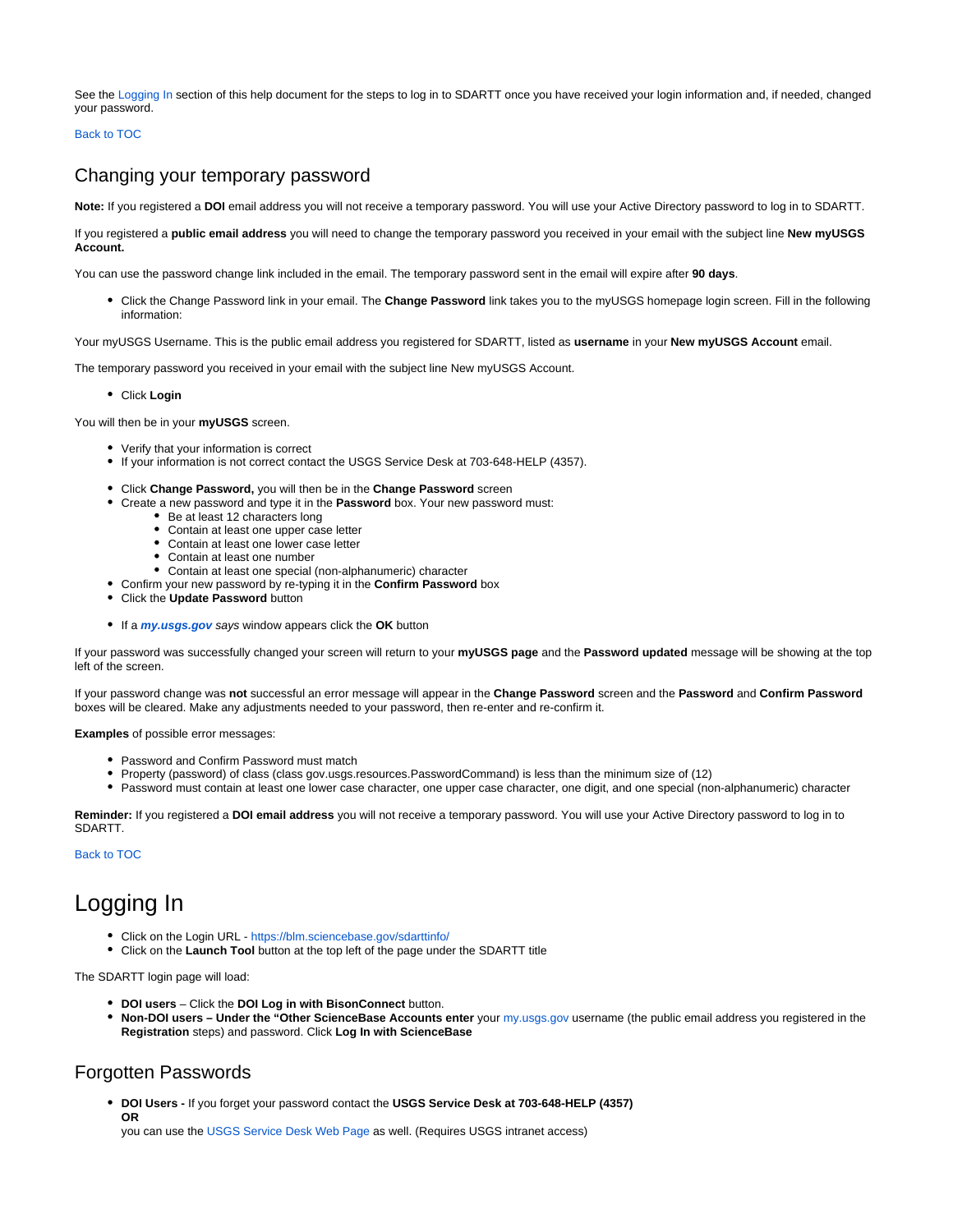**Non-DOI Users** - Forget your Password?

Reset your password here -<https://www.sciencebase.gov/directory/forgottenPassword>

Back to TOC

## <span id="page-3-0"></span>SDARTT Page

The **Surface Disturbance Analysis** and **Reclamation Tracking Tool** 

## <span id="page-3-1"></span>Navigation

#### **To zoom in or out:**

- Use the scroll wheel on your mouse
- Use the **+** and **–** (plus and minus) buttons located in the upper left corner of the map

#### **To drag the map:**

- Hover over the map and hold down the left mouse button
- The cursor will change to cross arrows
- While holding down the left mouse button move the mouse to drag the map around
- Release the left mouse button to stop

#### Back to TOC

## <span id="page-3-2"></span>My Account

You can see all of your account information by clicking on your email **address** in the top right corner of the application. The account information listed includes:

- User email
- Current role
- Current BLM offices
	- If you would like to request additional offices, click on the green "Request Additional Offices" link and a drop-down with all possible offices will appear. Click on all offices you would like to add and click submit.
	- If you would like to request a different role or type, click on **Request Different Role or Type** and you will see two drop-downs
	- Click the roles or types you would like to request and then click submit
	- A notification will be sent to the appropriate approver
	- You will receive an approved/changed or rejected email when your requests have been approved or rejected
	- If you wish to delete your request click the "Delete Pending Request" button that will appear after you submit your request

#### Back to TOC

## <span id="page-3-3"></span>Identify Results Window

The **Identify Results** window returns data snapshots of features plotted on the SDARTT map.

To activate the Identify Results window:

- Left click any point on the map that is populated with feature(s).
- SDARTT will load data associated with all features in the area you clicked and display that data in the Identify Results window.
- If you are having difficulty viewing all the data in the window use the bottom scroll bar and drag it to scroll right until you can access the side scroll bar.
- To activate the tabs within the Identify window, the matching layers must be turned on in the Legend (located in the Task Bar)

You can zoom in to get a single feature's data or zoom out to get data on several features all at once.

#### Back to TOC

## <span id="page-3-4"></span>Switch Basemap

The **Switch Basemap** menu is located at the upper right of the SDARTT map, just below the Task Bar. Click on the **Switch Basemap** button to open the menu then click on the Basemap you would like to use.

**Note:** Switching the Basemap is temporary. It will not load into your files or change the default map view.

Back to TOC

## <span id="page-3-5"></span>Cap and Decadal Calculation Tables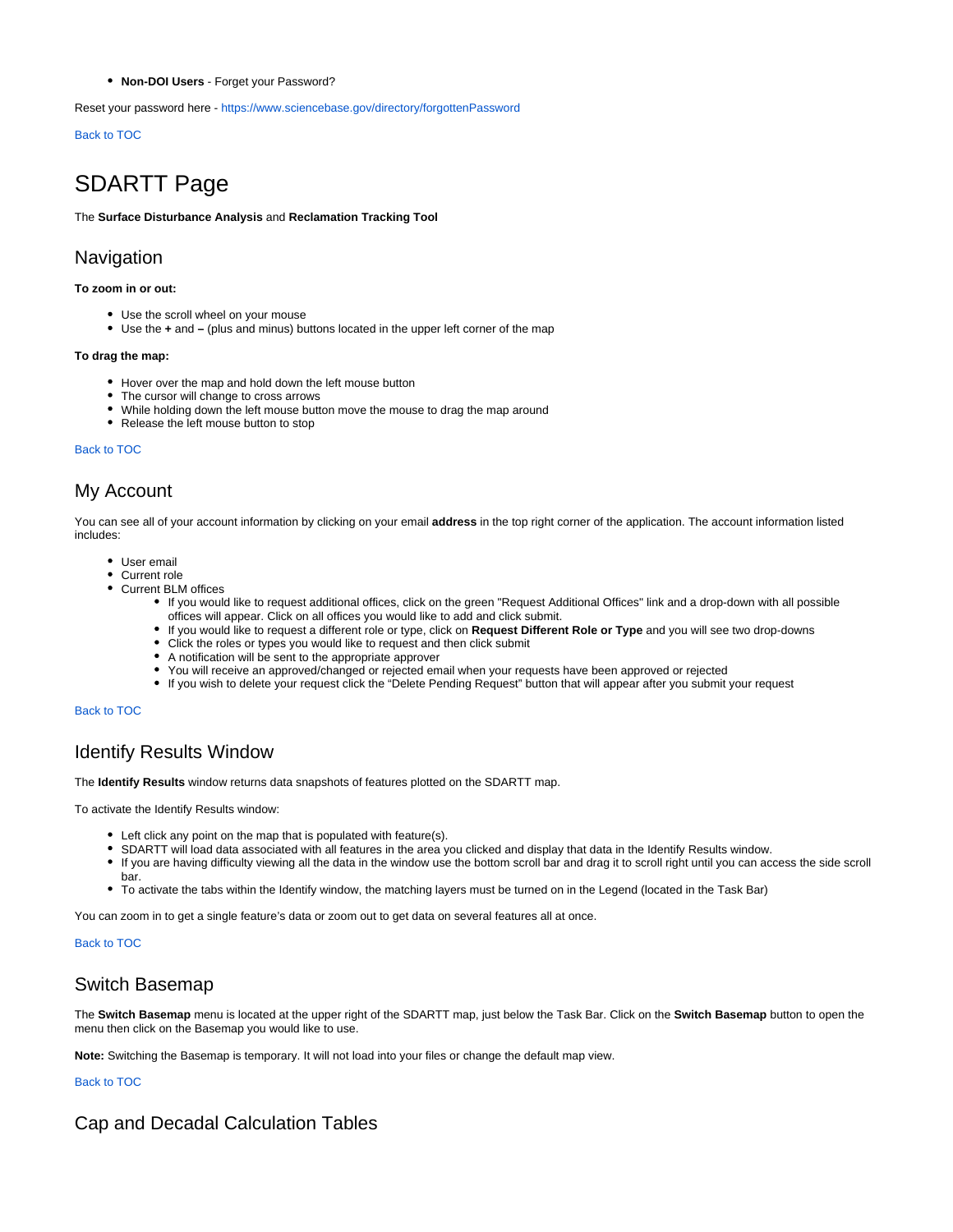**Draw**, **Import Shapefile**, and **Project Tracking Tool** all return the **Disturbance Cap**, **Density Cap, Decadal Calculation, and Verification Status Tables**.

## <span id="page-4-0"></span>**Disturbance Cap Area Table – Draw and Import**

There are two Disturbance Cap Area Tables:

- Disturbance Cap (Standard Categories) shows data for the 19 Standard SDARTT disturbances
- Disturbance Cap (All Categories) shows data for the 19 Standard disturbances **plus** the data for uploaded Agriculture Conversion and Fire disturbances.

For the **Draw** and **Import Shapefile** functions, the Disturbance Cap (Standard Categories) Area Table is the table that opens first when the Analysis of Disturbance and Reclamation window opens.

Both of the **Disturbance Cap** reports show the following data:

- Disturbance Category
- Restricted Disturbance acreage (Total disturbance acreage minus the exempt reclamation acreage)
- Percent of Total Acres that are Restricted Disturbance acres
- Exempt Reclamation acreage (reclamation with status of "final" or "final approved")
- Percent of Total Acres that are Exempt Reclamation acres
- Total Disturbance acreage
- Percent of Total Acres that are Disturbance acres
- Disturbance Cap input field

You can enter an optional **disturbance cap** percentage in the **Disturbance Cap input** field if desired. **Disturbance cap** is the maximum amount of disturbed acres allowable within the analysis area e.g. there may be a 5% cap for the analysis area due to its proximity to a Priority Habitat Management Area (PHMA).

You can export the data by clicking on the **PDF** or **CSV** button.

## <span id="page-4-1"></span>**Density Cap Area Table – Draw and Import**

The **Density Cap** Area Table tab is located below the **Disturbance Cap** tables.

Clicking on the **Density Cap** tab will bring up the Density Cap Area Table.

Currently the **Density Cap** table shows the following:

- Disruption Category name (does not include hydroelectric or nuclear energy or any infrastructure disturbance)
- Number of disruptions per category in the submitted polygon area (disruptions with "final approved" reclamation acreage are not counted) The calculated density per 640 acres per category
- Total number of disruptions in the submitted polygon area (disruptions with "final approved" reclamation acreage are not counted)
- The total number of disruptions and calculated density per 640 acres
- The Density Cap input field

You can enter an optional **density cap** percentage in the **Density Cap** input field if desired. You can export the data by clicking on the **PDF** or **CSV** button.

### <span id="page-4-2"></span>**Decadal Calculation Table – Draw and Import**

For the **Draw** and **Import Shapefile** functions, the Decadal Calculations (Standard Categories) Table is the available table when the Analysis of Disturbance and Reclamation window opens.

For the **Project Tracking Tool** function, the available Decadal table depends on the location of the project. For Montana, North Dakota, and South Dakota the Decadal Calculation (All Categories) table is the available table. For all other states, the Decadal Calculation (Standard Categories) will be the available table.

The **Decadal Calculation** tab is located below the **Density Cap** Area Table.

Clicking on the **Decadal Calculation** tab will bring up the Decadal Calculation Table.

Currently the **Decadal Calculation** Table shows the following:

- Disturbance category
- Number of disturbed acres per category
- Percent of disturbed acres per category
- Total Disturbance Acres
- Total Percent of disturbed acres
- Total Allowed Disturbance (currently 3% of total boundary acres)
- Total Potentially Available Acres Allowed to be Disturbed
- $\bullet$  Total Potentially Available Acres Allowed to be Disturbed 1<sup>st</sup> decade
- $\bullet$  Total Potentially Available Acres Allowed to be Disturbed  $2^{nd}$  decade

### <span id="page-4-3"></span>**Verification Status Table (Standard Categories) – Draw and Import**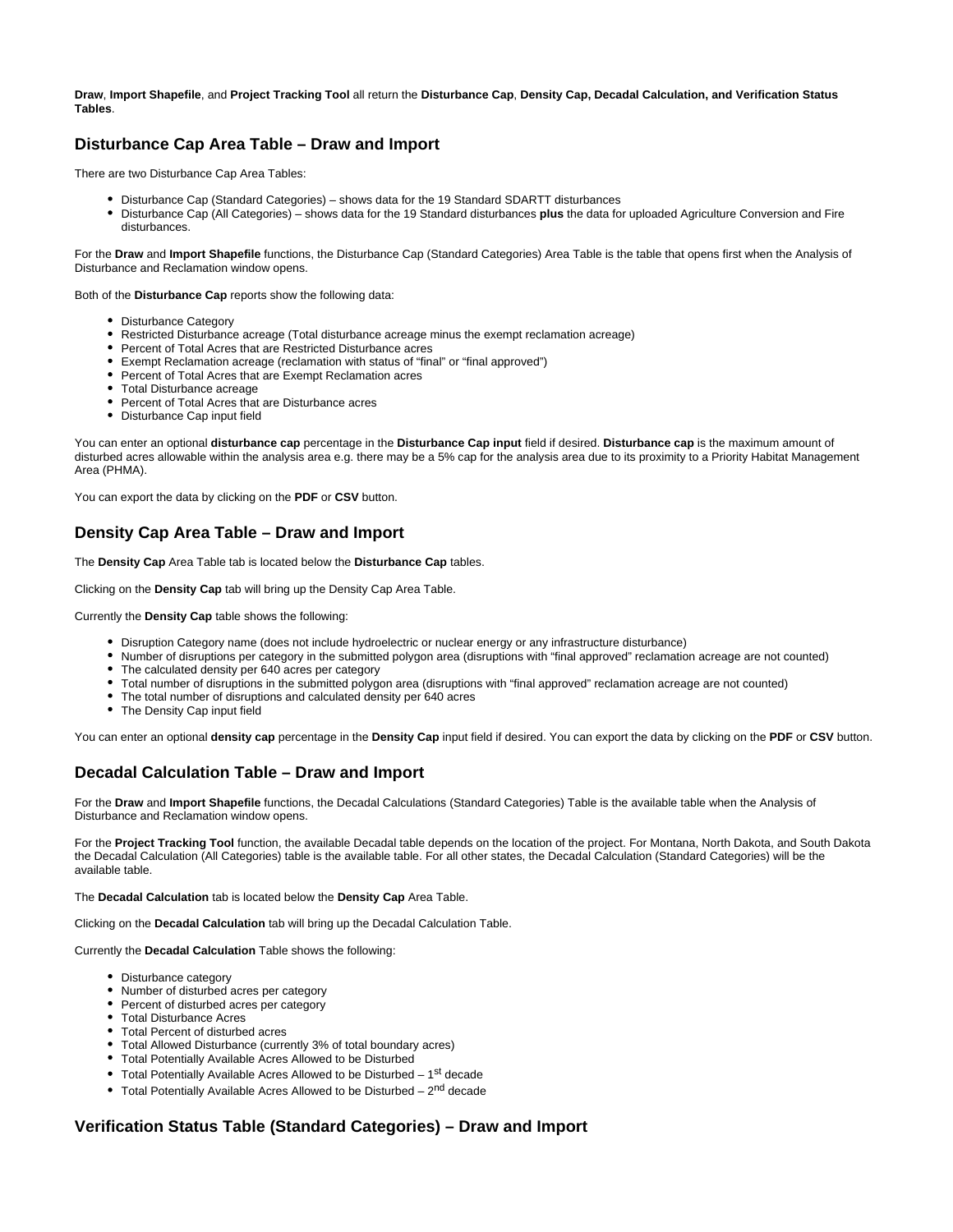The **Verification Status** Table tab is located below the **Decadal** table.

#### Clicking on the **Verification Status (Standard Categories)** tab will bring up the Verification Status Table.

Currently the **Verification Status** table shows the following:

- Disturbance Category
- Number of Verified acres per category
- Percent of Verified acres per category
- Number of Unverified acres per category
- Percent of Unverified acres per category
- Total Disturbed acres and percent disturbed for both Verified and Unverified disturbances

You can export the data by clicking on the **PDF** or **CSV** button.

#### Back to TOC

## <span id="page-5-0"></span>**Disturbance Cap Area Table – Project Tracking Tool**

The **Project Tracking Tool Disturbance Cap** table shows the following:

- Project Status
- **Boundary Type**
- Boundary Acres
- Existing or Approved Disturbance Acres (does not include associated reclamation acreage with a status of "final" or "final approved)
- Unapproved Disturbance Acres
- Total Disturbance Acres (does not include associated reclamation acreage with a status of "final" or "final approved")
- Disturbance Cap [input optional field]

You can enter an optional **disturbance cap** percentage in the **Disturbance Cap** input field at the bottom of the table if desired. You can export the data by clicking on the **PDF** or **CSV** button.

## <span id="page-5-1"></span>**Density Cap Area Table – Project Tracking Tool**

The **Density Cap** tab is located below the **Disturbance Cap** report.

Clicking on the **Density Cap** tab will bring up the Density Cap Area Table.

The **Project Tracking Tool Density Cap** table shows the following:

- Project Status
- Boundary Type
- Boundary Acres
- Existing or Approved density per 640 acres (disruptions with "final approved" reclamation acreage are not counted)
- Unapproved density per 640 acres
- Total density calculation per 640 acres (disruptions with "final approved" reclamation acreage are not counted)

You can enter an optional **density cap** percentage in the **Density Cap** field of the table if desired. You can export the data by clicking on the **PDF** or **CSV** button.

## <span id="page-5-2"></span>**Decadal Calculation Table – Project Tracking Tool**

The **Decadal** tab is located below the **Density Cap** table.

Clicking on the **Decadal Calculation** tab will bring up the Decadal Calculation Table.

**The Project Tracking Tool Decadal Calculation** shows the following:

- Project Status
- Boundary Type
- Total Allowed Disturbance (currently 3% of total boundary acres)
- Existing or Approved Disturbance Acres
- Unapproved Disturbance Acres
- Total Disturbance Acres
- Total Potentially Available Acres Allowed to be Disturbed
- Total Potentially Available Acres Allowed to be Disturbed  $-1<sup>st</sup>$  decade
- Total Potentially Available Acres Allowed to be Disturbed  $-2<sup>nd</sup>$  decade

## <span id="page-5-3"></span>**Verification Status Table (Standard Categories) – Project Tracking Tool**

The **Verification Status** Table tab is located below the **Decadal** table.

Clicking on the **Verification Status (Standard Categories)** tab will bring up the Verification Status Table.

Currently the **Verification Status** table shows the following: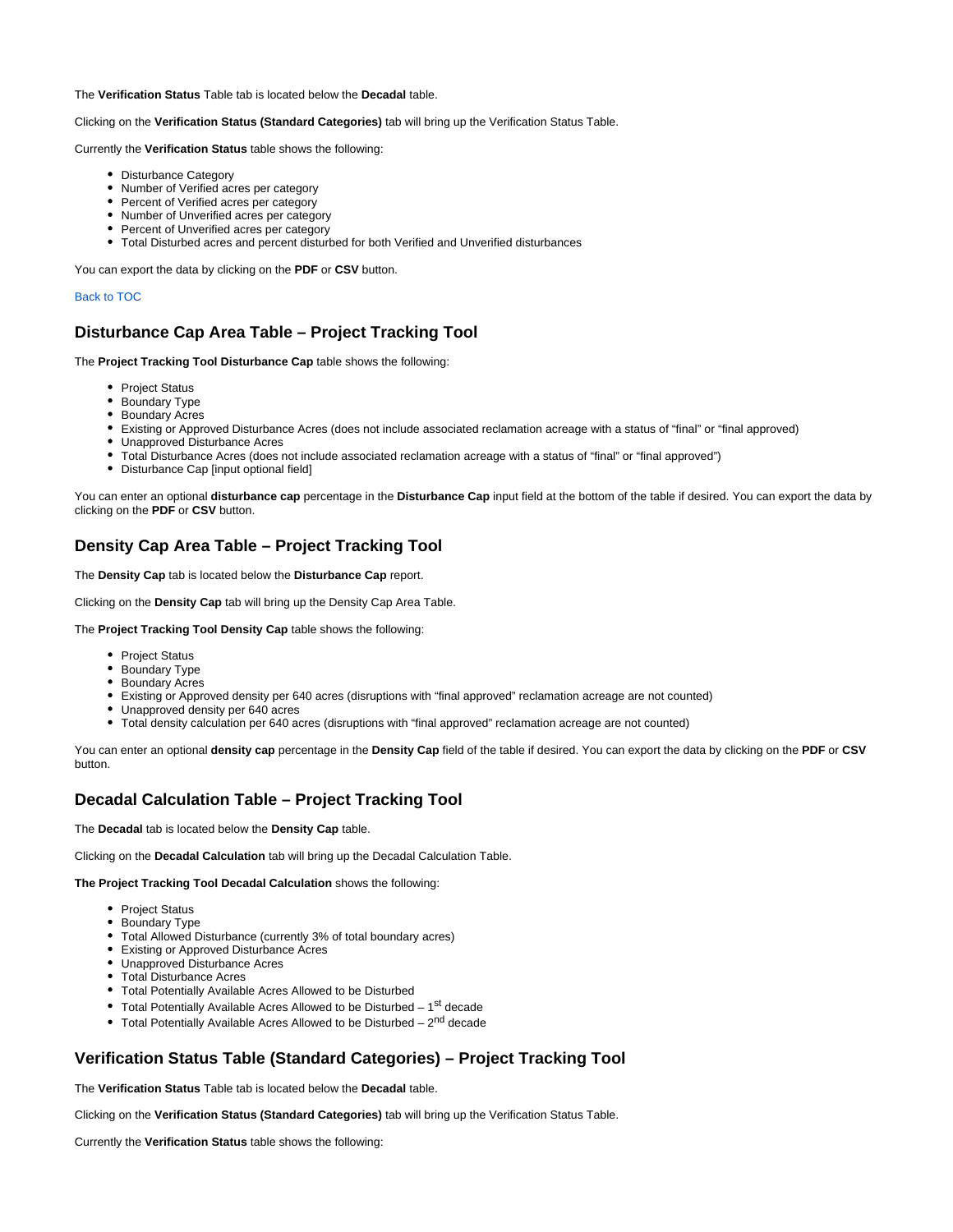- Project Status
- Boundary Type
- **Boundary Acres**
- Existing or Approved Disturbance Acres (verified)
- Unapproved Disturbance Acres (verified)
- Existing or Approved Disturbance Acres (unverified)
- Unapproved Disturbance Acres (unverified)
- Total Disturbance Acres

You can export the data by clicking on the **PDF** or **CSV** button.

#### Back to TOC

## <span id="page-6-0"></span>The Task Bar Tabs

The following tabs are located on the Task Bar at the top of the SDARTT map.

## <span id="page-6-1"></span>Map Extent Tab

Click the drop down arrow for options:

- 1. Full Extent full area for the active map
- 2. Previous Extent prior extent view
- 3. Next Extent next extent view if available

Back to TOC

## <span id="page-6-2"></span>Measure Tab

Click the **Measure** tab to open the Measure tool. The **Measure Tool** window opens in the bottom right corner of the map area.

**Area** – click on the drop down arrow to the right of Sq Kilometers to view choices:

- Acres
- Sq Miles
- Sq Kilometers
- Hectares
- Sq Yards
- Sq Feet
- Sq Miles

To use the Measure Tool to measure **Area**:

- Click on the Measure icon at the top of the screen. The Measure Tool opens in the lower right corner of the webpage. You may have to adjust the size of the webpage to see the measurement results field.
- Zoom to the area on the map to be measured if necessary
- To measure **area**, click the **area icon** (the left icon)
- Pick your measurement type. Sq. Kilometers is the default
- Single click the points on the map to enclose the area you are measuring
- Double click the last point to complete the measurement
- Clicking a new point once you have terminated a measurement will start the process over

**Distance** – click on the drop down arrow to the right of Sq Kilometers to view choices:

- Miles
- Kilometers
- Feet
- Meters
- Yards
- Nautical Miles

To use the Measure Tool to measure **Distance**:

- 1. Click on the Measure tab at the top of the screen. The Measure Tool opens in the lower right corner of the webpage. You may have to adjust the size of the webpage to see the measurement results field.
- 2. Zoom to the area on the map to be measured if necessary.
- 3. To measure **distance**, click the **distance icon** (the middle icon) on the Measure Tool.
- 4. Pick your measurement type. Kilometers is the default.

Single click the starting point for the measurement. A green marker flag will appear on the map. Move the cursor to the next point and single click. Continue until all needed points are flagged. Double click the final point to terminate the measurement.

Clicking a new point once you have terminated a measurement will start the process over.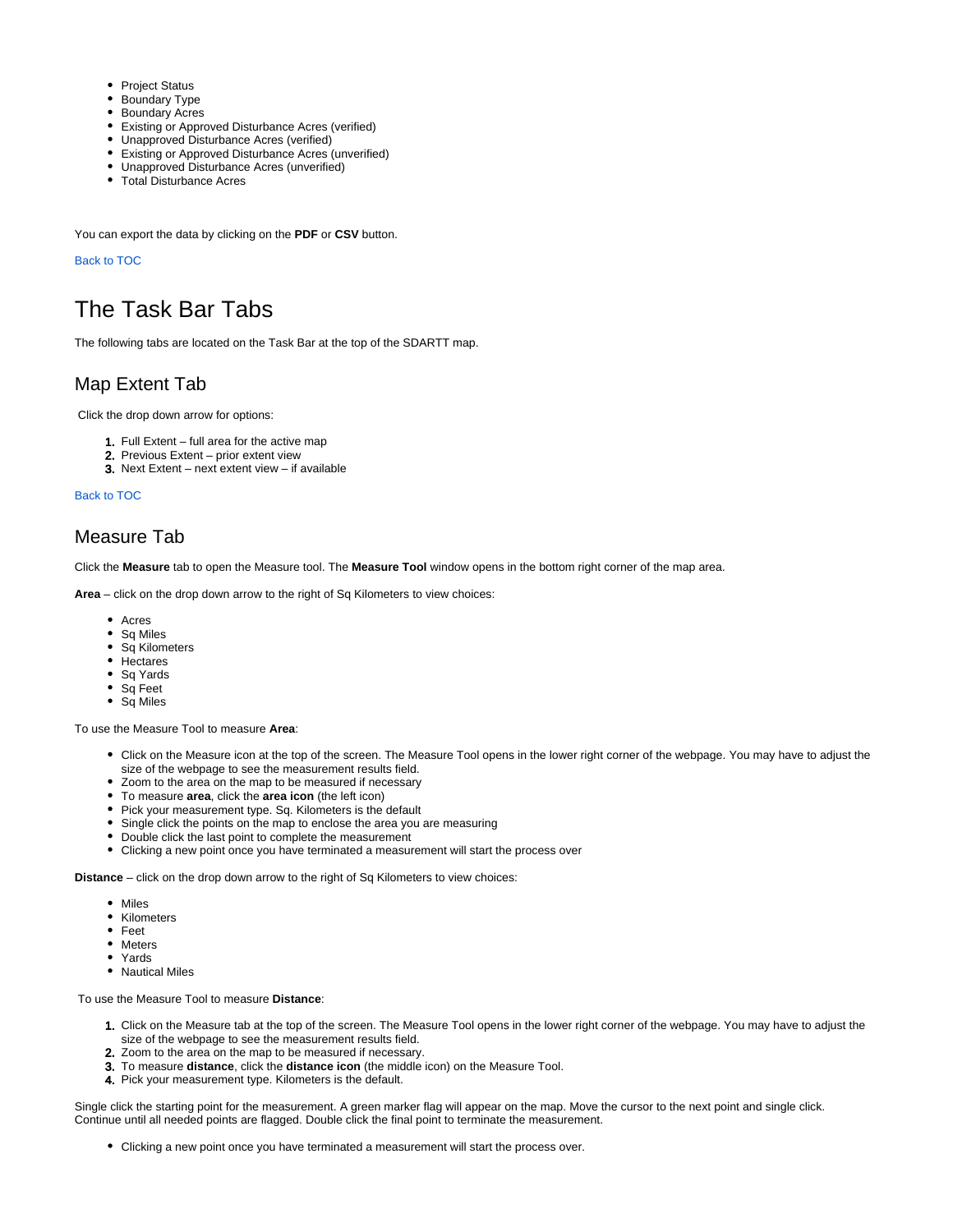**Location** – click on the drop down arrow to the right of Degrees to view choices:

- Degrees
- DMS (Degrees Minutes Seconds)

To use the Measure Tool to find a location's **Longitude** and **Latitude:**

- Click on the Measure icon at the top of the screen. The Measure Tool opens in the lower right corner of the webpage. You may have to adjust the size of the webpage to see the measurement results field.
- Zoom to the area on the map to be measured if necessary
- Click on the **Location icon** (the icon on the right) in the Measure Tool
- Choose Degrees or DMS
- Navigate to the needed location on the map and single click the location, a green flag will appear to mark the point
- Clicking a new location will move the flag.

**Note:** To clear measurements from the map, click on a different measurement icon or use the **Clear** icon located in the Task bar at the top of the web page. Closing the Measure Tool will also clear all measurements from the map.

#### Back to TOC

## <span id="page-7-0"></span>Legend Tab

Lists the options for layers. You can select multiple layers at the same time. Default selection is **Non-Provisional Features**.

The Layers include:

- All Projects
- Non-Provisional Features
- Report Features
- Land Cover
- Land Ownership
- BLM Administrative Units
- Habitat Management Areas
- Urbanized (impervious surface)

#### Back to TOC

## <span id="page-7-1"></span>Draw Tab

Use **Draw** to draw a polygon around a disturbance and/or reclamation area to view an analysis of the area. The **Disturbance Cap, Density Cap, Decadal Calculation and Verification Status** tables are returned.

#### **To draw a polygon:**

Navigate to the area you will be querying. Use the scroll wheel on your mouse or the **+** and **–** (plus and minus) symbols located in the upper left of the SDARTT webpage to zoom in and out.

Click on the **Draw** tab in the Task Bar.

Move the mouse cursor to the map. A prompt box will appear with instructions for drawing the polygon.

- Press and hold the left mouse button to start drawing.
- Trace around the area to enclose it in the polygon.
- Release the left mouse button to finish the polygon. Make sure not to end at the exact location you started, as this will cause the polygon to error.

**Note:** If you receive an error that reads, "Error: Invalid input polygon. Please make sure there are no self-intersections and polygon otherwise looks valid." - try redrawing your polygon.

When you draw a polygon, SDARTT will process the polygon and return both a Disturbance and a Density analysis of the area, as well as a Decadal Calculation for the area. This may take a few minutes.

You can enter a **Disturbance Cap** or **Density Cap** percentage in the appropriate table if desired, and view the **Decadal Calculation and Verification Status tables**. You can also **export** the data to a .pdf or .csv document. See the **Cap and Decadal Calculation Reports** section for more information on these tables.

#### Back to TOC

## <span id="page-7-2"></span>Import Shapefile Tab

Used to temporarily load shapefile data to the SDARTT map. This will not add the data to the SDARTT inventory, and the data is cleared from the map once you start another analysis, import another file or choose a new process.

To import data temporarily: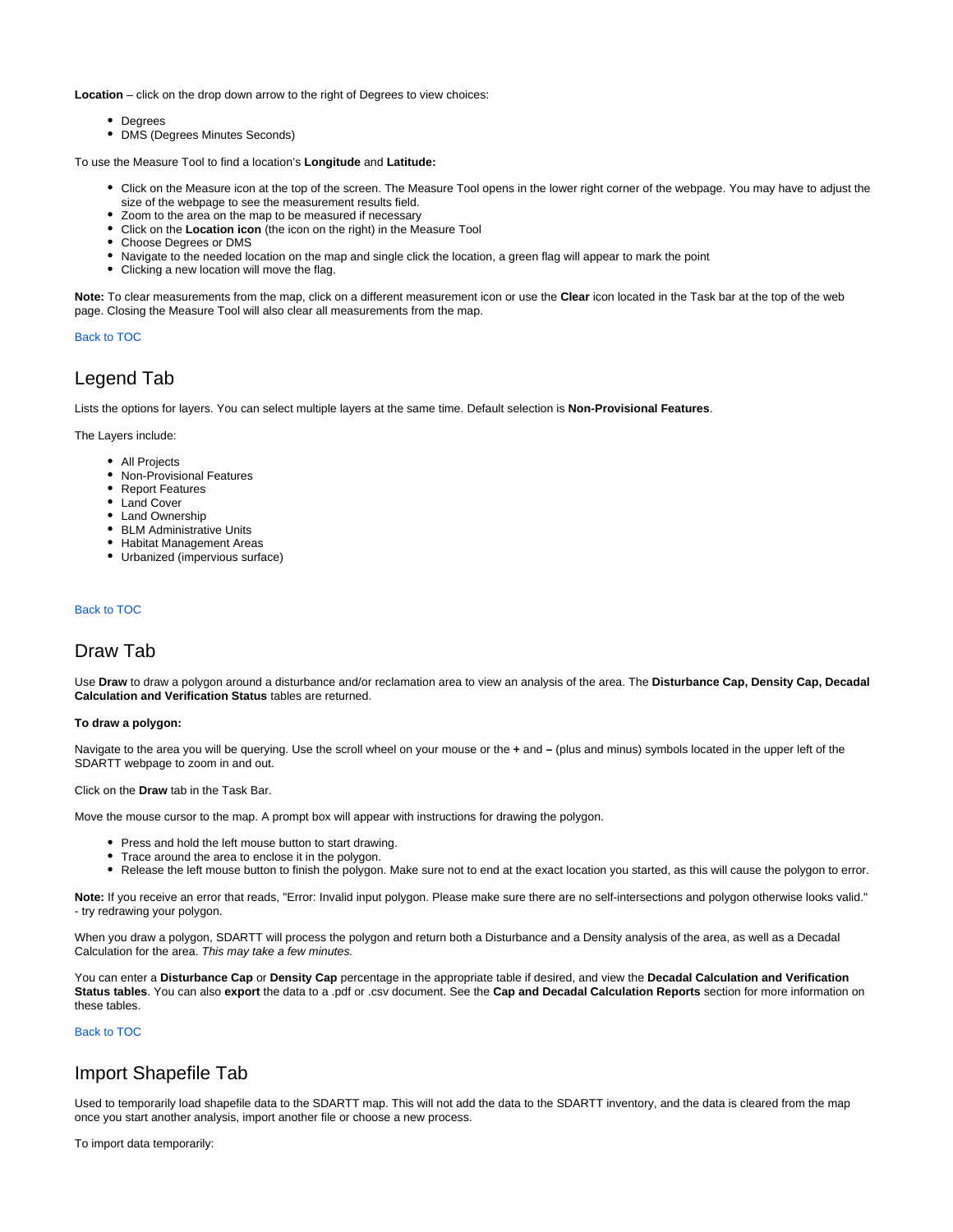Click on the **Import Shapefile** tab in the Task Bar. The **Import Shapefile** window will open. **Note** that the file you are importing needs to be a .zip file containing:

- A valid shapefile (SHP)
- All the associated support files (PRJ, SHX, DBF, etc.)

Click the **Choose File** button and navigate to the .zip file you wish to load. SDARTT will load the shapefile data (loading time is based on the size of the file).

Once your data is loaded SDARTT will zoom to the location in your shapefile and plot it. The Analysis of Disturbance and Reclamation window will open showing the pertinent data for **Disturbance Cap**, **Density Cap, Decadal Calculations and Verification Status**. You may need to move the Analysis window to uncover the plotted polygon. To move the window, move your cursor to the title bar until cross arrows appear. Hold down your left mouse button and drag the window to a new location.

You can enter a **Disturbance Cap** or **Density Cap** percentage in the appropriate table, and view the **Decadal Calculation** and **Verification Status** tables. You can also **export** the data to a .pdf or .csv document. See the **Cap and Decadal Calculation Reports** section for more information on these reports.

Back to TOC

## <span id="page-8-0"></span>Clear Tab

Use the **Clear** tab (located on the Task Bar) to clear all temporary data and measurements.

## <span id="page-8-1"></span>Results Tab

Clicking the **Results** tab (located on the Task Bar) will recall the Analysis Report window. The Report will have the last data submitted using **Draw**.

## <span id="page-8-2"></span>Query Tab

Use **Query** to generate a report based on multiple criteria (an Ad-Hoc query):

- BLM Field Office, State, Location Name, Public Land User
- Category/Subcategory
- Reclamation/Project
- Status/Verified/Provisional
- LR 2000 Case Type/Number
- Data Source/External System
- AFMSS Lease Number
- Collection Date
- Construction Date
- Upload Date

#### **To run the Query**:

Click on the **Query** tab on the Task Bar. The Ad-Hoc Query window will open.

Select and/or fill in as many or as few fields as you require.

Select the report **Format** – one row for each location **or** on row for each spatial report.

When you are done click the **Submit** button at the bottom left of the form.

If you need to clear the form click the **Reset** button at the bottom left of the form.

SDARTT will process the query and return the results in a **Results of Query** window and zoom the map to the location(s) that match the query. The query returns the following standard data for each location in the result set:

- **Name** the location name (This is a clickable link that will zoom to that location and open the **Identify Results** window)
- **Office** the associated office name
- **State Office if query included one or more state offices**
- **Category** feature category (i.e. Energy (oil and gas))
- **Subcategory** Type of feature (i.e. Well Pad)
- **Collection Date** link to the latest spatial report
- **Disturbance Status** as-built or proposed
- **Reclamation Status**
- **Project Analysis Area** project id (blank if no linked project)
- **Verified** yes or no
- **Data System Source**
- **Upload Date**
- **Construction Date** date of feature construction
- **AFMSS Lease Number**
- **LR2000 Case number**
- **LR2000 Case number Type** Lease, Unitization, ROW, Permit, Other
- **Public Land User** name of land user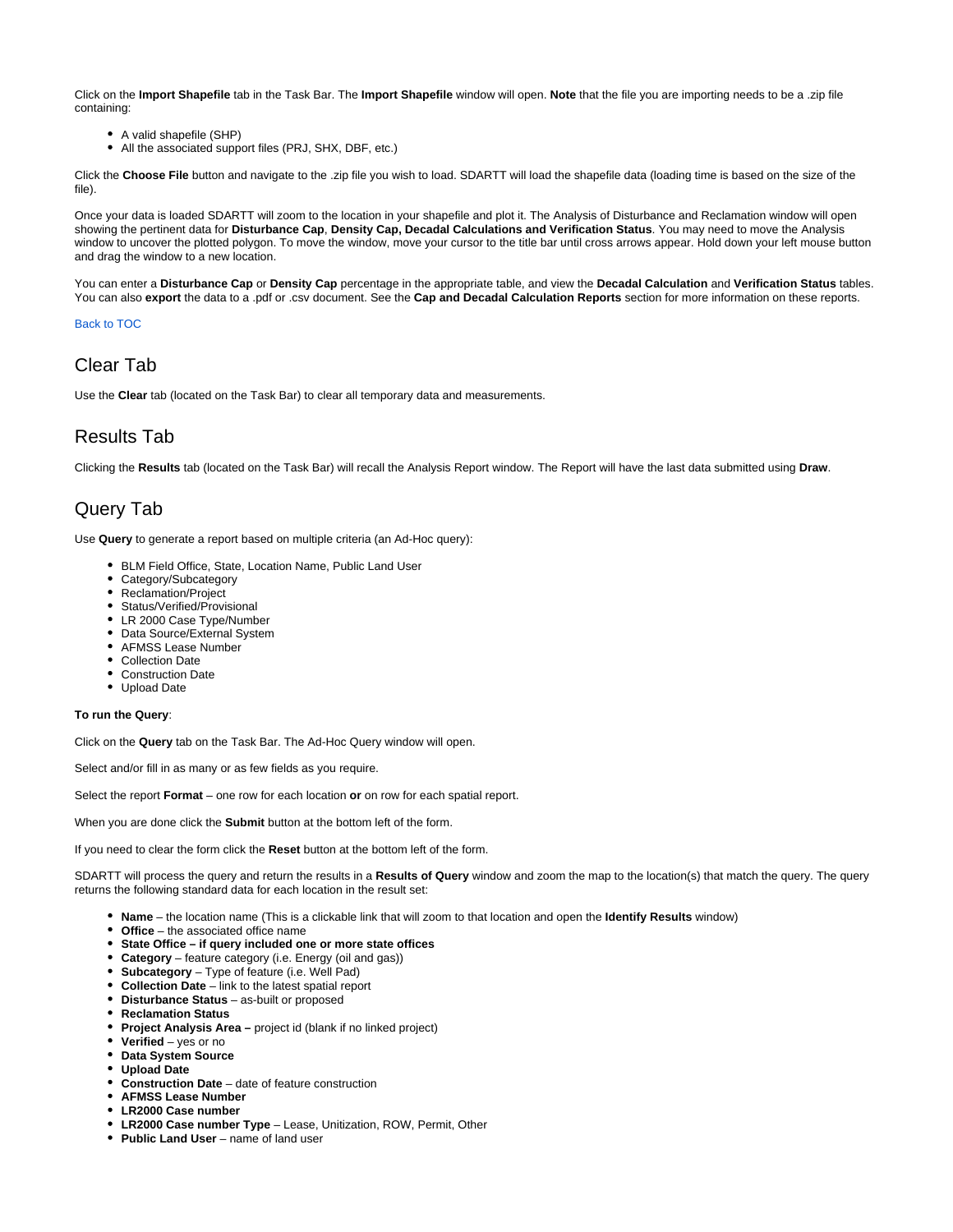SDARTT will also return type specific data such as **Well Number** for well pads, **Right of Way Width** for pipelines, etc. based on the features the query returned. Both standard and type specific data will be returned in the query results whether or not you selected those fields.

**Example** – if you only selected the BLM Office name, the query results would still include all the standard data listed above as well as any type specific data.

The results of the query can be exported to a .pdf or .csv document, or to a Shapefile. The PDF option includes the map extent showing at the time you export the data. To get a different map extent in the .pdf change the extent prior to exporting to a .pdf.

If you would like to change the parameters of the query use the Change Parameters link in the upper left corner of the **Results** window.

#### Back to TOC

## <span id="page-9-0"></span>Reports Tab

Currently there are twelve reports available under the reports tab to **all access levels except Reader**:

- Disturbance by Field Office
- Disturbance and Reclamation by Field Office
- Approved Projects Over 3% Cap
- Constructed per Year
- Denied Project Analysis Areas
- Disturbance by Land Ownership (Acres)
- Disturbance in PHMA (Acres)
- Projects Approved per Year
- State Office Counts
- Two Year Old Projections
- Uploads per Year
- Analytics

Two additional reports can be viewed by **verifier level accounts** and viewed/edited by **approver level accounts:**

- Authorized Users
- Users Pending Approval

## <span id="page-9-1"></span>**Disturbance by Field Office**

This Bar Chart report shows all BLM offices that have disturbances in the SDARTT inventory and how many disturbance acres are associated with that office

## <span id="page-9-2"></span>**Disturbance and Reclamation by Field Office**

This Bubble Chart report shows both Disturbance and Reclamation acres per BLM field office.

## <span id="page-9-3"></span>**Approved Projects Over 3% Cap**

The Approved Projects Over 3% Cap report lists all the projects that have been approved that are over the 3% Cap.

### <span id="page-9-4"></span>**Constructed per Year**

The Constructed per Year report lists all the disturbance features that had a status change to "As-Built" in the past year (to date).

### <span id="page-9-5"></span>**Denied Project Analysis Areas**

The Denied Project Analysis Areas report lists all project analysis areas that have a "denied" status.

## <span id="page-9-6"></span>**Disturbance by Land Ownership (Acres)**

**The Disturbance by Land Ownership (Acres) report show the total disturbed acres listed by Land Owner for the following State Offices:**

- **Alaska**
- **Arizona**
- **California**
- **Colorado**
- **Eastern**
- **Idaho**
- **Montana**
- **Nevada**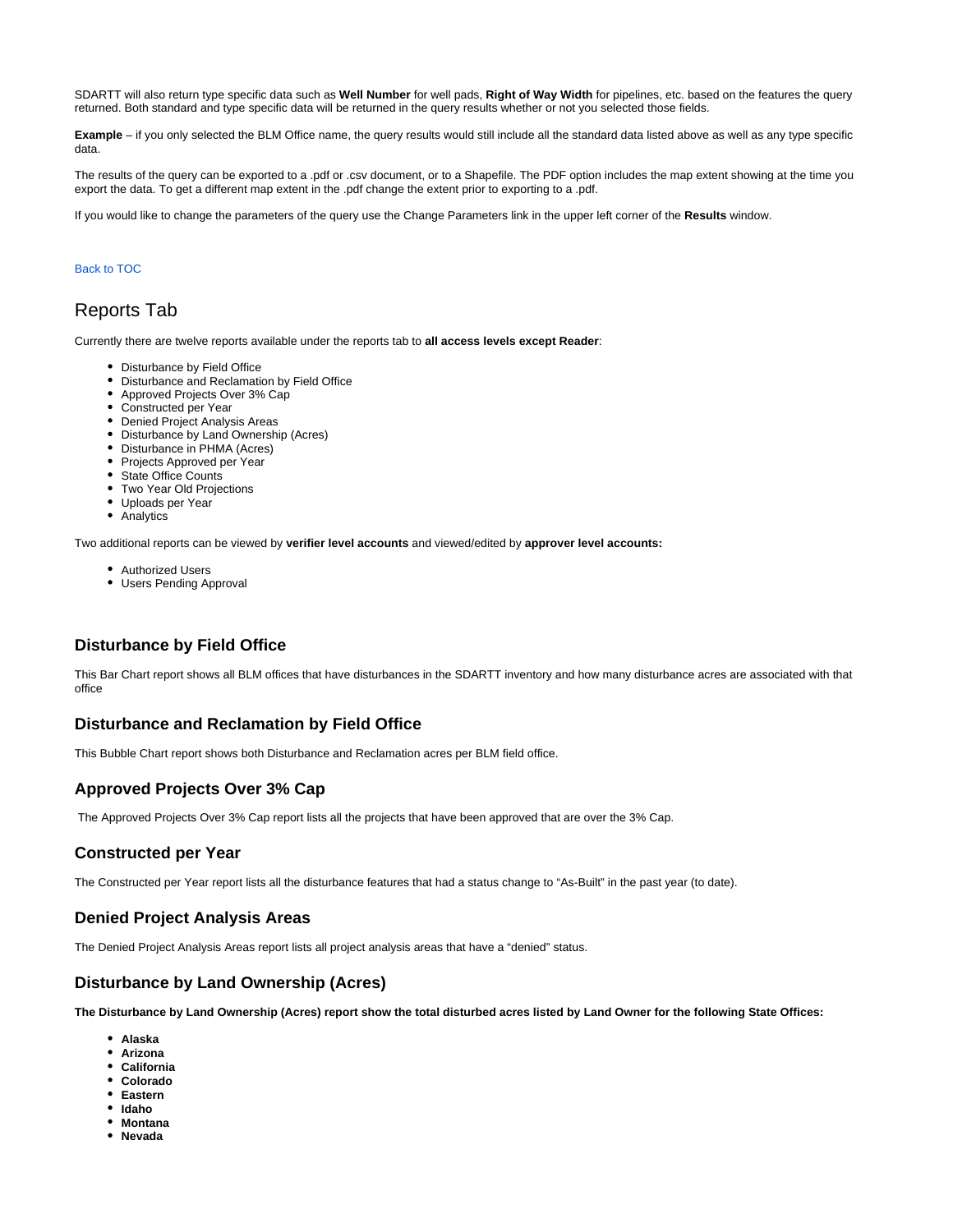- **New Mexico**
- **Oregon**
- **Utah**
- **Wyoming**

**The report default is to show data for all the State Offices, but you can filter by just one or more states.**

## <span id="page-10-0"></span>**Disturbance in PHMA (Acres)**

**The Disturbance in PHMA (Acres) report shows disturbance acres within PHMA boundaries, outside PHMA boundaries, and total disturbance acres for the following State Offices:**

- **Alaska**
- **Arizona**
- **California**
- **Colorado**
- **Eastern**
- **Idaho**
- **Montana**
- **Nevada**
- **New Mexico**
- **Oregon**
- **Utah**
- **Wyoming**

**The report default is to show data for all the State Offices, but you can filter by just one or more states.**

## <span id="page-10-1"></span>**Projects Approved per Year**

The Monthly Project Approvals report lists all the projects where the status changed from "Proposed" to "Approved" in the past year (to date).

### <span id="page-10-2"></span>**State Office Counts**

The State Office Counts report shows current numbers per state office for the following:

- Number of Projects
- Number of Project Analysis Areas
- Number of Project Locations

This report assigns counts based on association with the state office, not the physical location of the project or disturbance.

## <span id="page-10-3"></span>**Two Year Old Projections**

The Two Year Old Projections report lists all spatial data that has been in a "projected" status for over two years.

### <span id="page-10-4"></span>**Uploads per Year**

The Uploads per Year report show the number of disturbances and reclamations uploaded to SDARTT. Report data is displayed by month. Default year is the current year, however report can be filtered to show previous years.

## <span id="page-10-5"></span>**Authorized Users (verifier/approver accounts only)**

The Authorized Users report lists all the SDARTT accounts. Approver level accounts use this report to deactivate accounts.

## <span id="page-10-6"></span>**Users Pending Approval (verifier/approver accounts only)**

The Users Pending Approval report lists all requests received that are still waiting approval or rejection. The request will become inactive after 4 weeks and will be dropped from the list at that time. Approver level accounts use this report to approve pending requests.

Back to TOC

<span id="page-10-7"></span>Tools Tab

## <span id="page-10-8"></span>**Project Tracking Tool**

You can use the **Project Tracking** tool to do the following: view boundaries, view project edit history, edit project data or run analyses.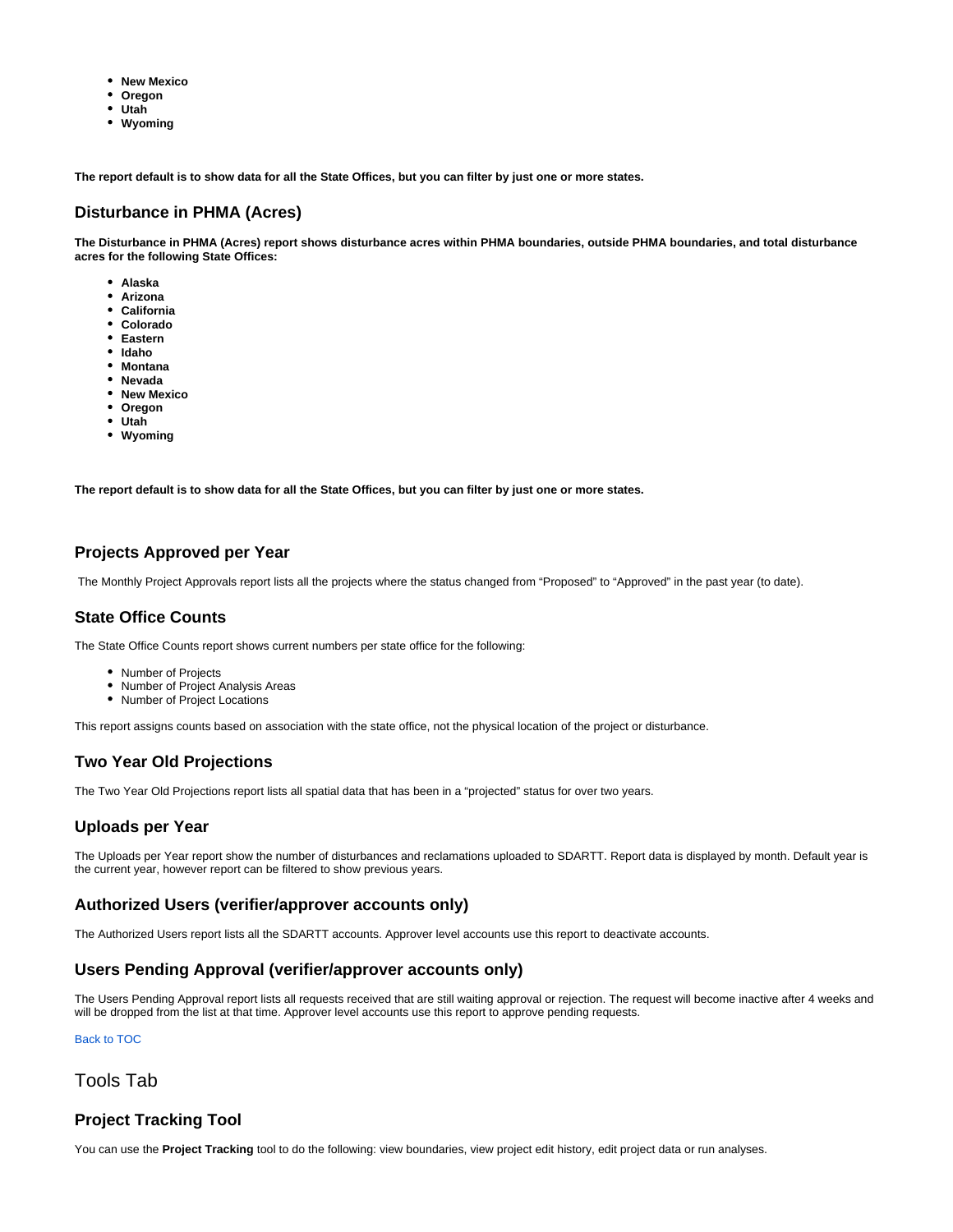**Note:** The project must already be uploaded into the tool with the associated as-built and projected disturbances to successfully perform an analysis of the project.

#### **To use the Project Tracking Tool:**

- Click on the **Tools** drop down arrow, then click on **Project Tracking**
- The **Project Tracking Tool** window will open over the SDARTT map
- Click the **Select Project** drop down arrow then click on the project you want to analyze
- Click the **Submit** button

SDARTT will open a new map showing the boundaries of the specific project requested.

- Click on the **Analysis** button to open the analysis tables.
- Click on the title of each table in this window to see the following:

#### **Disturbance Cap Area Tables**

#### **2 Tables: Disturbance Cap (All Categories) and Disturbance Cap (Standard Categories)**

- Project Status
- Boundary Type
- Boundary Acres
- Existing or Approved Disturbance Acres
- Unapproved Disturbance Acres
- Total Disturbance Acres
- Disturbance Cap [input optional field]

#### **Density Cap Area Table**

- Project Status
- Boundary Type
- Boundary Acres
- Existing or Approved Disturbance Acres
- Unapproved Disturbance Acres
- Total Density
- Density Cap [input optional field]

#### **Decadal Calculation Table**

- Project Status
- Boundary Type
- Boundary Acres
- Total Allowed Disturbance (currently 3% of total boundary acres)
- Existing or Approved Disturbance Acres
- Unapproved Disturbance Acres
- Total Disturbance Acres
- Total Potentially Available Acres Allowed to be Disturbed
- $\bullet$  Total Potentially Available Acres Allowed to be Disturbed 1<sup>st</sup> decade
- Total Potentially Available Acres Allowed to be Disturbed  $2<sup>nd</sup>$  decade

#### **Verification Status Table (Standard Categories)**

- Project Status
- Boundary Type
- Boundary Acres
- Existing or Approved Disturbance Acres (verified)
- Unapproved Disturbance Acres (verified)
- Existing or Approved Disturbance Acres (unverified)
- Unapproved Disturbance Acres (unverified)
- Total Disturbance Acres

For the Disturbance Cap and Density Cap tables an optional cap percentage can be entered in the blank box in the right column.

You can export analysis data to a .pdf file, .csv file, or .shp file.

- To export individual table data, click on either PDF or CSV within the individual table tab to download that particular set of data.
- To export all data from all tables, scroll to the bottom of the Analysis window and click on either the All data: PDF button or the All data: Shapefile button.

#### **The Project Tracking Tool will also allow you to view the following:**

**Reports:** To select which boundary to view if there are multiple boundaries, click on the **magnifying glass** icon in the pink and grey box to the right side of the screen

**History:** To view a history of the project, click on the **Show History icon**. Histories are only captured for projects with a "verified" status.

**Edit Project Analysis Area:** To edit any **verified** project analysis area, click on the **pencil icon** where you can edit the following: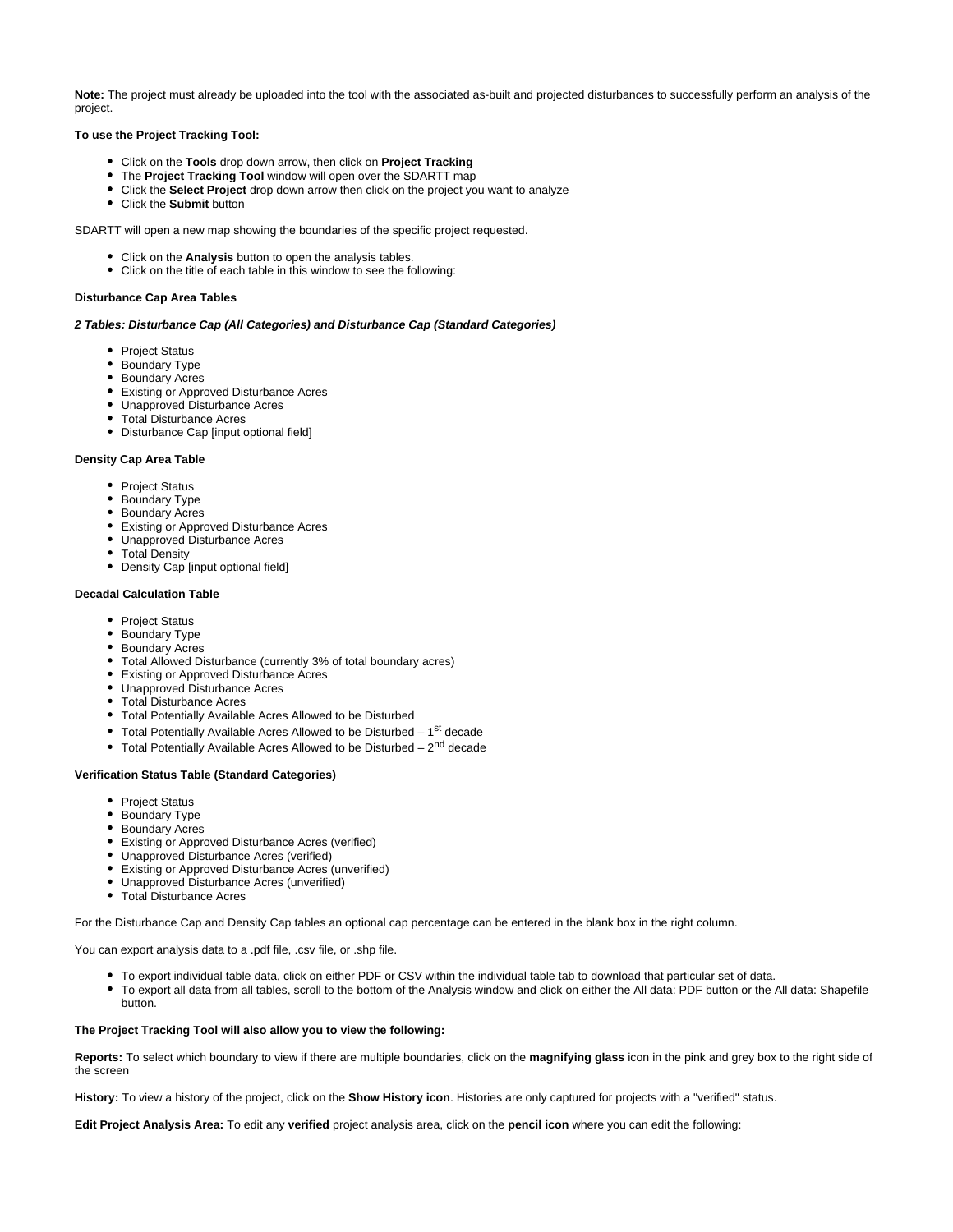- Project Status
- Approval Date
- Revision Name
- Creation Date
- Verified
- Comments

You cannot edit a project if it has not been verified.

You can choose a new project by clicking the **Projects** button at the bottom of the screen, or click **Cancel** to close the Project window and return to the main SDARTT map.

#### Back to TOC

## <span id="page-12-0"></span>**Desert Renewable Energy Conservation Plan (DRECP)**

You can use the DRECP tool to do the following: view boundaries, view project edit history, edit project data, and access analysis tables that incorporate California ACEC (Areas of Critical Environmental Concern) and California NCL (National Conservation Lands) data.

#### **To use the DRECP Tool:**

- Click on the **Tools** drop down arrow, then click on **Desert Renewable Energy Conservation Plan**
- The **DRECP** window will open over the SDARTT map
- Click the **Select Project** drop down arrow then click on the project you want to analyze
- Click the **Submit** button

SDARTT will open a new map showing the boundaries of the specific project requested, as well as ACEC and NCL boundaries for California.

- Click on the **Analysis** button to open the list of ACEC and NCL subunits that fall within the project boundary.
- Click on each subunit link to open the related analysis table.

Each Subunit analysis table contains the following:

- Name of the subunit
- An identify icon next to the subunit name
- Date the table was generated
- The subunit cap percentage
- Total subunit acres
- Data for the 19 SDARTT disturbance categories

The category data is divided into the following:

- Authorized Disturbances
- Unauthorized Disturbances
- Projected Disturbances
- Total Disturbance acres  $\bullet$

If an area has more than one subunit you will see a next > link at the bottom left side of the table. Clicking the link will take you to the next subunit table.

Disturbance acres do not include any reclamation acreage that has a "final" or "final approved" status.

Projected disturbances are those disturbances that are proposed to be built if the specific project is approved.

You can also download the data for the entire project to a .pdf, .shp, or .csv file by clicking the appropriate button in the upper right corner of the ACEC /NCL subunit list window.

Back to TOC

## <span id="page-12-1"></span>**Edit Locations**

Use the **Edit Locations** option to change the field office, category or subcategory, status, and various other features of the location, or to delete a location.

To use **Edit Locations**, click on the **Tools** tab, then click on **Edit Locations** in the drop-down menu.

- The Search window opens
- If you want locations for a specific office or offices, click the **Office** drop-down to choose one or more offices from the drop down list
- Adjust other parameters as needed
- Click **Submit** in the bottom left corner
	- If you want to clear the parameters you selected, click **Reset** in the bottom left to reset your choices

On the next page, you will see the Edit table, listing all the locations that match your selected parameters. To the left of the location name is a small map icon. To see the location on the main map, click on the **map icon.** It may take a few minutes for SDARTT to go to the location and load the Identify window.

You can edit any field in the Edit table that has an edit box.

To see all of the fields on the **Edit Locations** page, drag the scroll bar at the bottom of the page to scroll to the right or left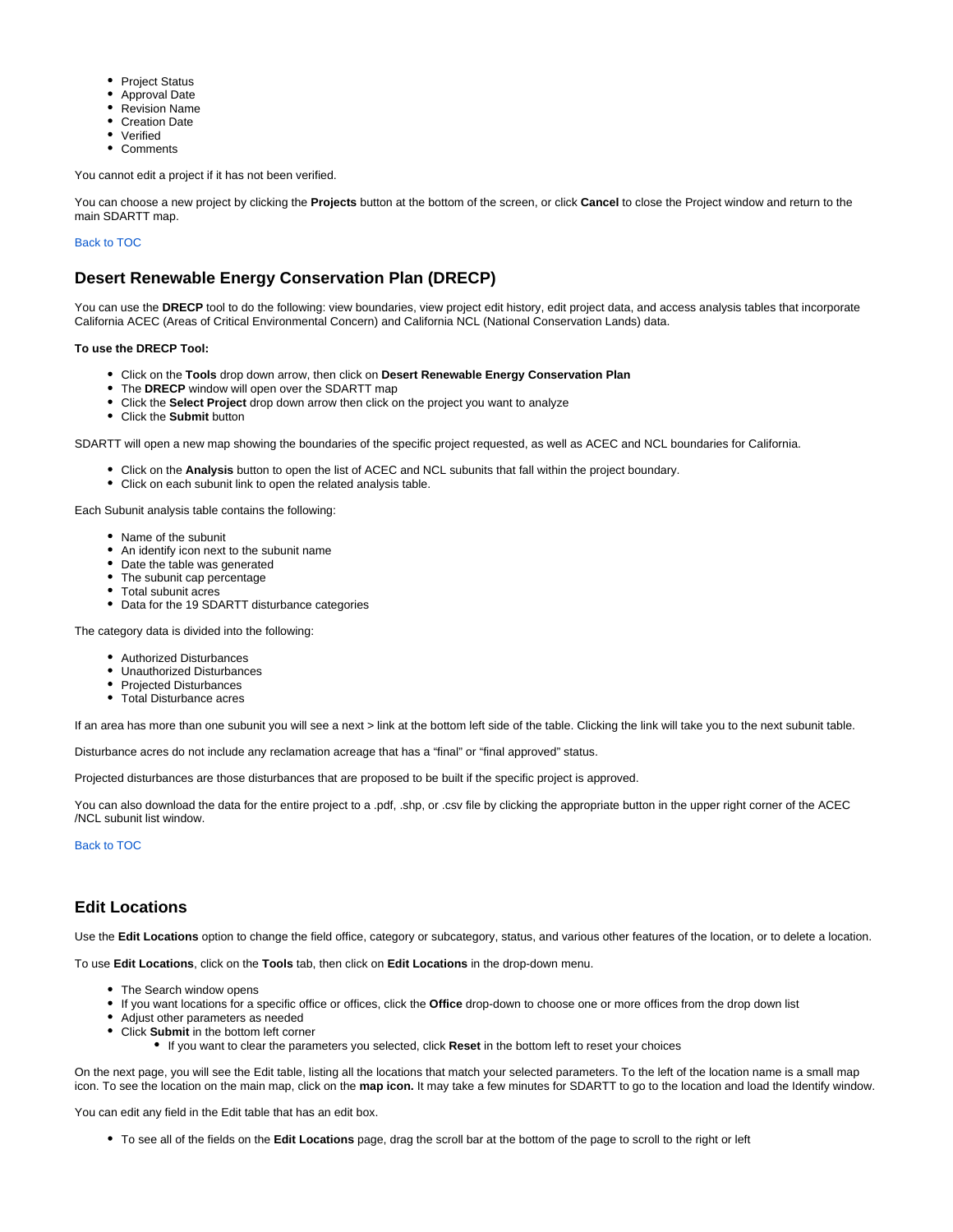- To go to another page of Field Office locations, use the navigation numbers at the bottom of the page
- If you want to delete a location(s) from the list, click on the button(s) next to the map icon in the **Delete** column.

The Edit table loads all fields for all categories, regardless of the category you choose in the Search window. Changes to fields that do not match the disturbance category will not be saved.

**Example –** If you add a tower number to a pipeline location, the tower number will not be saved.

**Saving** - If you want save your edits or go to another page after making edits on the current page, be sure to click **Save Edits on Page** button at the top right of the page, before moving on.

**Reload Page** - To re-set or start over on a page if you have made edits you do not want to save, click on the **Reload** button at the top right of the page.

**Parameters -** To change the parameters of your search, click on the **Change Parameters** link at the top left of the page. This takes you back to the Search window

#### **Spatial Report Editing**

Click on the date in the **Latest Spatial Report Date** column to access spatial report editing. You can edit the following fields from the **Edit Spatial Reports**  page.

- Collection Date
- Disturbance Status
- Reclamation Status
- Verified \*
- Verification Comments \*
- Project Analysis Area
- Authorized flag

You can also view the Provisional status.

Once you are done click the **Submit** button at the bottom left of this screen to save your work.

To reset the fields, click the **Reset** button.

**\* NOTE**: The **Verify Spatial Reports** function is designed to quickly verify or unverify locations. We recommend you use the Verify function, instead of the Edit function, if verifying or un-verifying is the only task you need to complete, or if you have multiple locations to verify.

Back to TOC

### <span id="page-13-0"></span>**Verify Spatial Reports**

Use the **Verify Spatial Reports** option to add or remove the **Verified** flag from a record, and to add verification comments.

To use **Verify Spatial Reports** click on the **Tools** tab, then click on **Verify Spatial Reports** in the drop-down menu.

- The Search window opens
- Use the **Office** drop-down to choose an **Office**
- If you wish to pull up only the non-verified locations for the field office, change the Verified field to no
- Adjust any other parameters as needed
- Click **Submit** in the bottom left corner
	- If you want to clear the parameters you selected, click **Reset** in the bottom left to reset your choices

On the next page, you will see a table listing all the locations that match your selected parameters. To the left of each location name is a small icon of a magnifying glass with a plus (+) sign. Clicking on the icon will toggle to a thumbnail image of the spatial feature. Clicking the image will toggle back to the magnifying glass icon.

- To verify a location click the blank Verified box for the location to add a check mark
- To un-verify a location click the check marked Verified box for the location to remove the check mark
- To add a verification comment click in the Verification Comments field and type your comment

**Saving** - If you want save your edits or to go to another page after making edits on the current page, be sure to click **Save Edits on Page** button at the top right of the page, before moving on.

**Reload Page** - To re-set or start over on a page if you have made edits you do not want to save, click on the **Reload** button at the top right of the page.

**Parameters -** To change the parameters of your search, click on the **Change Parameters** link at the top left of the page. This takes you back to the Search window.

Back to TOC

<span id="page-13-1"></span>**Administration (Admin Accounts Only)**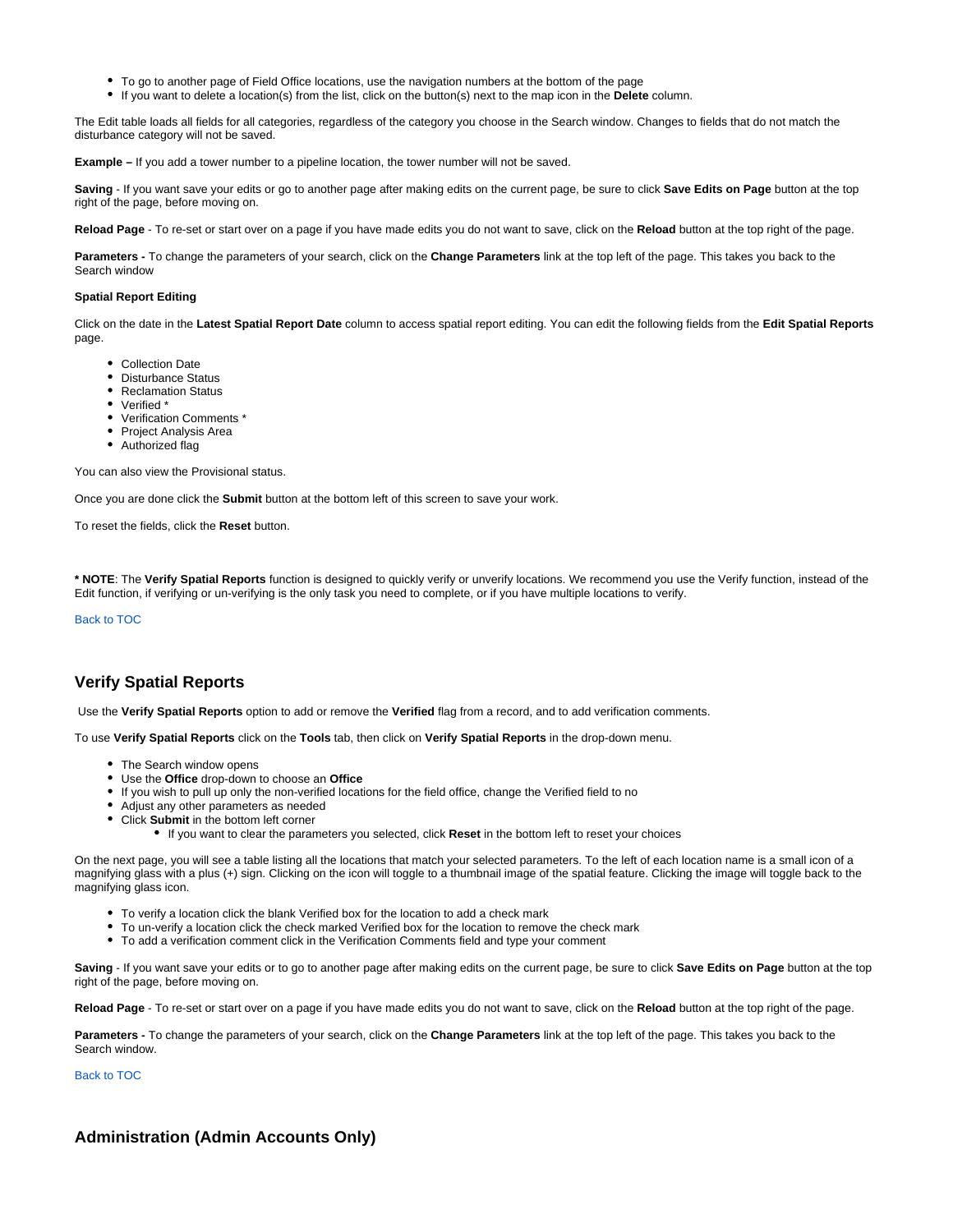Use the **Administration** option to add, edit or deactivate district and field offices.

#### To get to **Administration,** hover over the Tools tab and click on **Administration**.

From there, you can choose to edit District Offices, Field Offices or generate list of all the field offices.

#### **Adding a new District or Field office:**

- click on District Offices or Field Offices depending on which type of office you would like to add
- From the next screen, click on **Add Office** in the top left
- Type in the Name of the new office, choose a state the office is in in the State Office drop-down and whether or not the office is active
- Click **Submit**
- To Reset or clear the information, click **Reset**
- Click Cancel to cancel the operation altogether

#### **Editing a District or Field office:**

- From the Administration Tool page, choose whether you want to edit a District Office or Field Office
- From the next screen choose which office you would like to edit and click on the name of the office
- From the edit page you can edit the name of the office, change the state office field or make the office active or inactive
- Click **Submit**
- To Reset or clear the information, click **Reset**
- Click Cancel to cancel the operation altogether

#### **Generate Field Office File**

- To generate a field office list, click on the Generate Field Office File link
- Once the download is complete you can open the file with Adobe or Word

#### Back to TOC

## <span id="page-14-0"></span>Upload Tab

Use the **Upload** tab to access the **Disturbance and Reclamation** and **Project/Analysis Boundaries** upload tasks. These tasks are used to upload data to the **SDARTT inventory**.

### <span id="page-14-1"></span>**Spatial Data Rules**

- No point or linear features are accepted.
- Polygons may overlap with the most current polygon appearing on the top (determined by the collection date in the attribute table).
- No self-intersecting polygons are allowed.
- Multiple spatial reports for the same location must have unique collection dates.
- If a spatial report contains both a disturbance and a reclamation feature, the reclamation feature cannot extend outside the boundaries of the disturbance feature.
- A location must have a disturbance polygon existing in the tool before a reclamation polygon can be uploaded without a corresponding disturbance polygon.
- A disturbance polygon can be uploaded with or without a corresponding reclamation polygon.
- It is recommended to use a minimum ratio of 1:4000 when using heads up digitizing.

### <span id="page-14-2"></span>**Disturbance and Reclamation Upload**

The **Disturbance and Reclamation Upload** has two distinct purposes. The first is to allow the user to upload as-built disturbance and reclamation shapefiles to the SDARTT inventory. As-built shapefiles do not need to be associated with a project or analysis boundary because they existed prior to the utilization of SDARTT.

Uploaded as-built disturbances into SDARTT are used to calculate the disturbance cap when a project or analysis boundary includes an area where asbuilt disturbances are located. The more as-built disturbances uploaded into the tool, the less digitizing using NAIP imagery will need to be done for accurate calculations of the disturbance cap.

The second use of Disturbance and Reclamation Upload is in conjunction with **Upload Project/Analysis Boundaries.** If you are uploading disturbance and /or reclamation shapefiles that have a projected (new proposed disturbance) status or shapefiles that need to be associated with a Project or an Analysis boundary you must first upload the project or analysis boundaries to the SDARTT inventory. Instructions on how to upload project/analysis boundary shapefiles can be found in the [Uploading Project / Analysis Boundaries](https://my.usgs.gov/confluence/display/FUH/SDARTT+User+Help#SDARTTUserHelp-UploadingProject/AnalysisBoundaries) section.

#### To upload **Disturbance and Reclamation** data to the SDARTT inventory:

If uploading shapefiles that need to be associated with a project or analysis boundary (this would include shapefiles with projected status) upload the project/analysis boundaries shapefile(s) first. See [Uploading Project/Analysis Boundaries](https://my.usgs.gov/confluence/display/FUH/SDARTT+User+Help#SDARTTUserHelp-UploadingProject/AnalysisBoundaries). If the associated project and/or analysis boundaries have been uploaded or if you will not be associating your as-built disturbance and/or reclamation shapefiles to a project go to next step.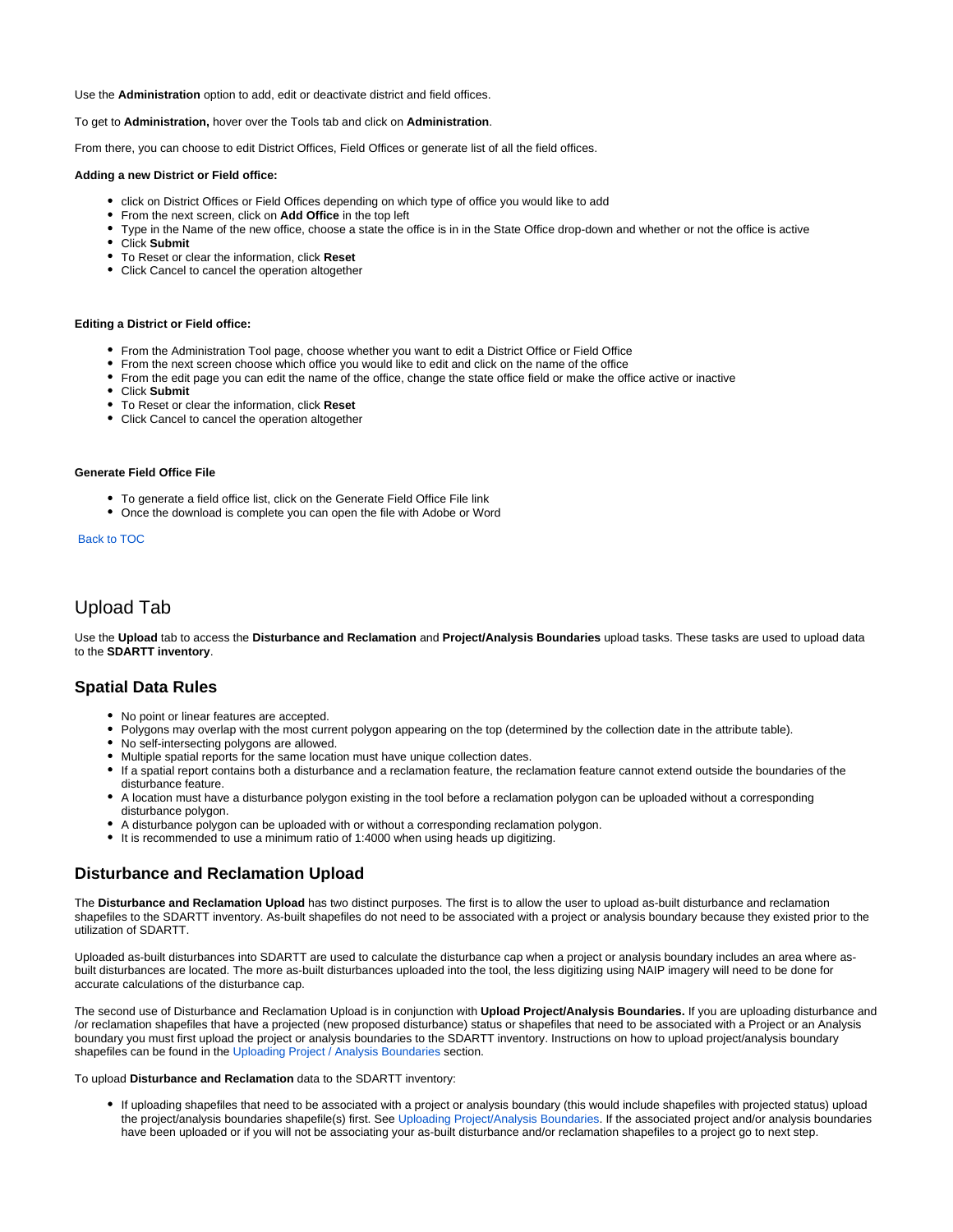- Click on the **Upload** tab drop down arrow and select **Disturbances and Reclamations**. The **Upload Disturbances and Reclamations** window will open
- Click **Choose File** to load the .zip file with the shapefiles you wish to upload to the SDARTT inventory
- Click the drop down arrow for **Select Category** to view the list of Categories
	- Pick the category that matches the shapefile being uploaded; e.g. if Energy (coal Mine) is the shapefile being uploaded, select Energy (coal mine) from the drop down list
	- If your shapefiles include more than one Category type use the All (combined) selection
- Select a Project all disturbance shapefiles with the status of projected need to be associated with an existing project. This step is only optional if you are uploading as-built disturbances. (see Step #1)
	- Click the drop down arrow for **Select Project and Date** to associate your shapefile(s) with a specific project.

**Note:** If you link the upload to a project that has not been approved (or expired), only the "projected" locations in the upload file will be linked to the project. "As-built" locations will be uploaded, but not linked to the project. If you link the upload to an approved (or expired) project, all locations in the upload file ("as-built" or "projected") will be linked to the project.

Click **Submit**

The **Upload Category type Disturbances and Reclamations** window opens with a map of the disturbance/reclamation area and the associated data. Some data will be Category specific.

If errors were found in the data there will be **Warning** or **Error** text displayed in the **RowStatus** column.

- Hover over the warning or error to see details about the warning or error.
- Click the **CSV** button to download a .csv file that contains the data from the upload table, including the **RowStatus** messages.

**Examples** – examples of possible warning and error messages:

- Warning Location office "Vernal Field Office" does not match the office ("White River Field Office") for the selected project. "White River Field Office" will be used.
- Errors
	- Subcategoty "Well Pad" is not valid for category "Energy (Wind)"
	- HubHgt is required for category Energy (Wind)
	- RotorDia is required for category Energy (Wind)
	- RotorHgt is required for category Energy (Wind)

If no errors are found in the data you can click **Save Records That Have No Errors** to save your shapefile(s) to the SDARTT inventory. If you do not want to save the data to the SDARTT inventory click **Cancel**.

If some of the records to be uploaded have no errors and some do you can upload the files that do not have errors by clicking the **Save Records that have No Errors** button located at the bottom of the screen.

**Note:** Records with **warnings** will be uploaded. Changes that will be made to those records are noted in the Warning details.

Back to TOC

## <span id="page-15-0"></span>**Uploading Project/Analysis Boundaries**

The Project/Analysis Boundaries Tool was developed to aid land managers with the approval process for proposed projects. In order to use this tool properly several steps must be taken prior to uploading any boundaries or other disturbance data.

Workflow Prior to Uploading Spatial Data

- 1. After the BLM land manager receives the proper documents and proposed project shapefiles from the public land user, the land manager must create a buffer around the new disturbances. This step varies state to state and will not be addressed in the user guide.
- 2. Once the project or analysis area has been created, the proposed disturbances are combined with digitized polygons using NAIP imagery for known disturbances not yet uploaded into SDARTT. To see all 19 disturbance threats tracked by SDARTT view the [Data Dictionary.](https://my.usgs.gov/confluence/display/FUH/SDARTT+User+Help#SDARTTUserHelp-DataDictionary)
- 3. After these steps are completed the user should have 2 shapefiles: 1) a shapefile containing the project / analysis boundaries and 2) a shapefile containing the as-built and projected disturbances.

**Note:** The Project/Analysis boundaries must be uploaded prior to uploading the projected and as-built disturbances. To upload boundaries, follow the steps below.

#### **To upload Project/Analysis boundaries data to the SDARTT inventory**:

- Click on the **Upload** tab drop down arrow and select **Project/Analysis Boundaries,** the **Upload Project/Analysis Boundaries** window will open
- Click **Choose File** to load the .zip file with the shapefile(s) you wish to upload to the SDARTT inventory
- Click **Submit**

If multiple shapefiles are contained in the zip file an interim display will appear so that the correct shapefile can be selected.

Choose the appropriate shapefile from the list and then click Submit.

The **Upload Project Boundaries** window opens with a map of the Project area and the associated data.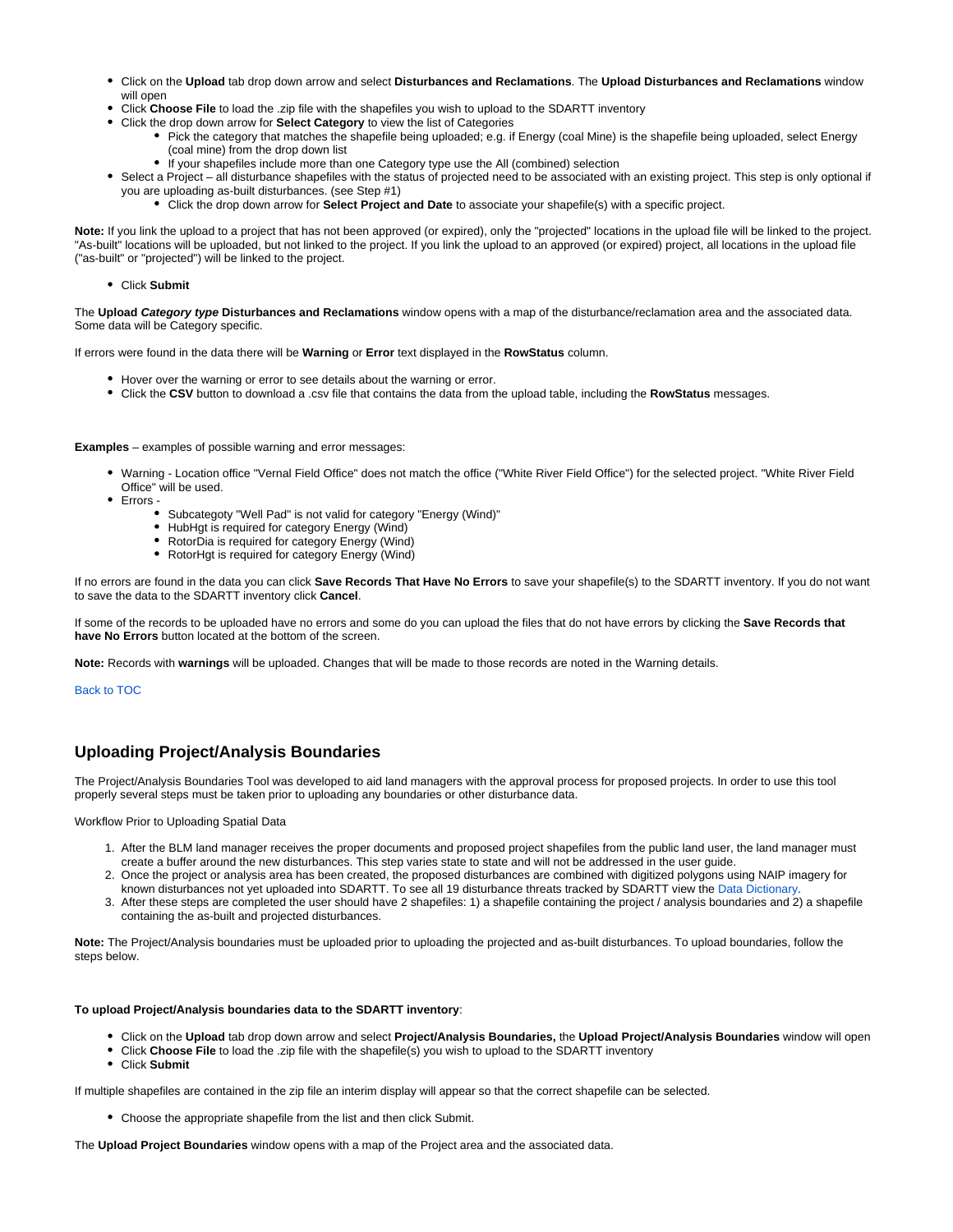- If no errors are found in the data you can click **Save Records That Have No Errors** to save your shapefile(s) to the SDARTT inventory
- If you do not want to save the shapefile to the SDARTT inventory click **Cancel**
- If errors were found in the data there will be **Warning** or **Error** text displayed in the **RowStatus** column
- Hover over the warning or error to see details about the warning or error
- Click the **CSV** button to download a .csv file that contains the data from the upload table, including the **RowStatus** messages.

 If some of the records to be uploaded have no errors and some do, you can upload the shapefiles that do not have errors by clicking the **Save Records that have No Errors** button located at the bottom of the screen.

**Note:** Records with **Warnings** will be uploaded. Changes that will be made to those records are noted in the Warning details.

#### **Upload the associated disturbances:**

The second step to upload a proposed project or analysis for disturbance calculations is to upload the associated projected disturbances as well as any existing disturbances known and not housed in SDARTT. Return to the [Disturbance and Reclamation Upload](https://my.usgs.gov/confluence/display/FUH/SDARTT+User+Help#SDARTTUserHelp-DisturbanceandReclamationUpload) section and start at step #2 to upload the associated disturbance and/or reclamation shapefiles.

#### **Running a disturbance calculation analysis**:

To run a disturbance calculation analysis use the **Project Tracking Tool.** Instructions for using the Project Tracking Tool are located in the **Tools Tab - Project Tracking Tool** section.

#### Back to TOC

## <span id="page-16-0"></span>**Templates**

Use this feature to download Shapefile and Geodatabase templates. There are separate templates for each of the 19 disturbance types, one for Agricultural Conversion, one for Fire, and one template that contains all disturbance types. This template is the "All Combined" template and allows the user to upload different disturbance types in one upload. There is also a project template.

- Click on the **Templates** tab to open the template selection window
- Select the **Zipfile** link next to the format you would prefer to use. We suggest using the Geodatabase file as this format uses drop down lists for the attributes table.'

The template selection window also has a notification with the date of the latest update to the templates. Make sure your templates remain current.

Clicking the question mark at the end of the notification will open a log window with the list of changes made to the templates.

All shapefiles need to be zipped (.zip) in order to upload the file(s) to SDARTT. More than one shapefile can be stored in a single zipfile.

**\* Note:** When using Geodatabase templates you must export the Geodatabase layer to a shapefile (.shp) format.

Back to TOC

## <span id="page-16-1"></span>Data Dictionary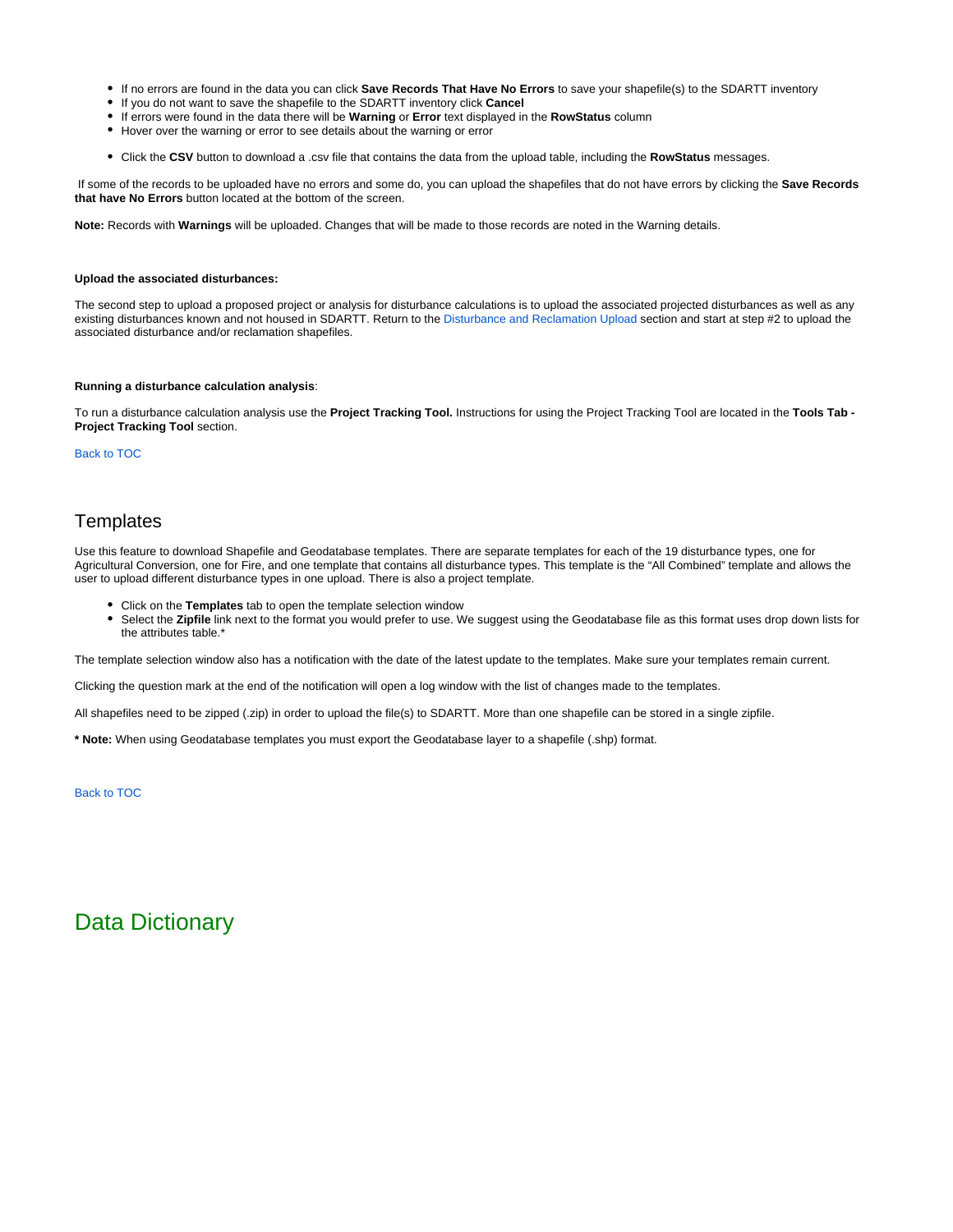

# Common Attributes Table

<span id="page-17-0"></span>

Back to TOC

# <span id="page-17-1"></span>Data Dictionary - Projects Template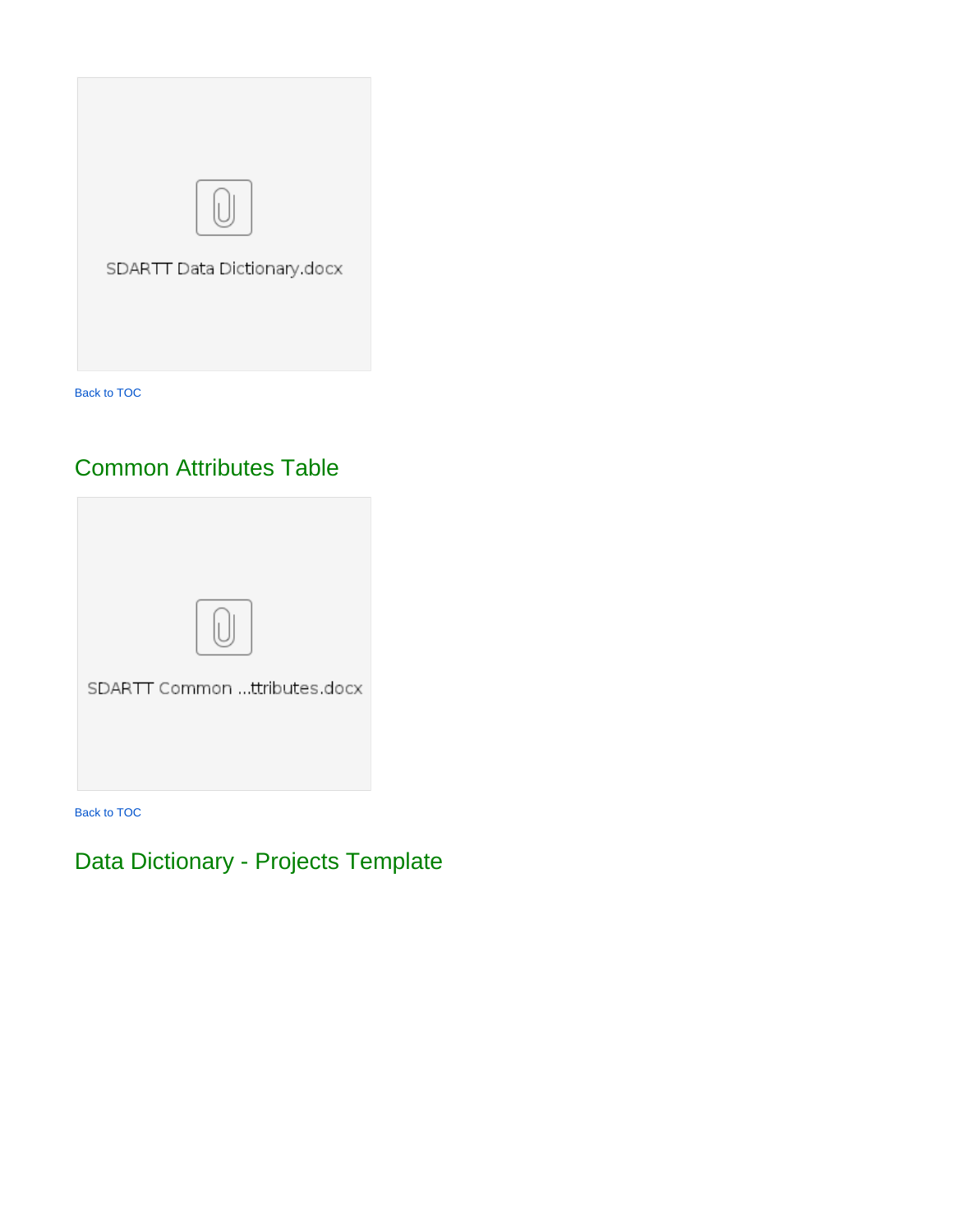

# <span id="page-18-0"></span>Example - Geodatabase Drop Down List



Back to TOC

# <span id="page-18-1"></span>Example - Attribute Table for Energy\_OilandGas.gdb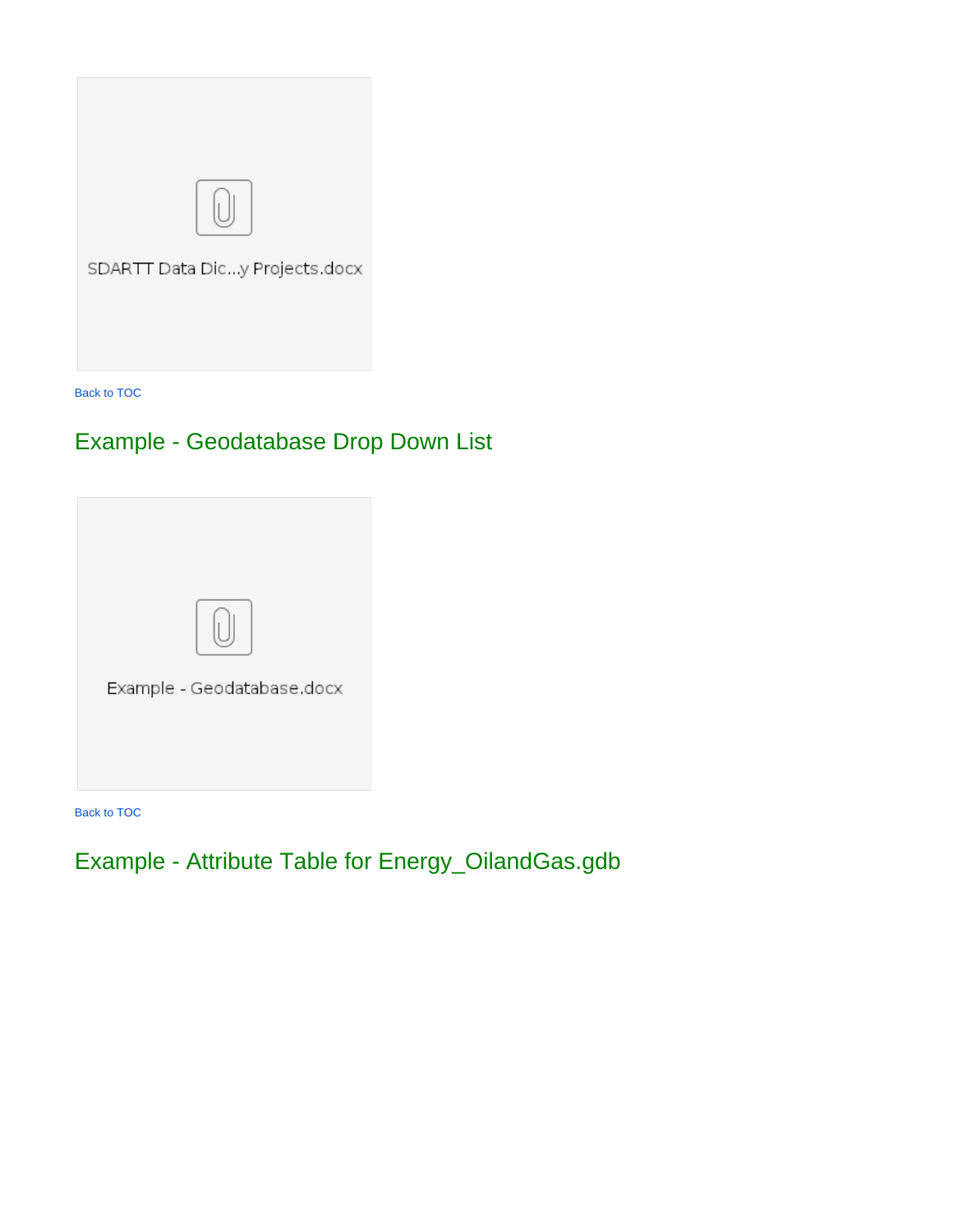

# <span id="page-19-0"></span>Example - Attribute Table for Project.gdb



Back to TOC

<span id="page-19-1"></span>Legend Layers Table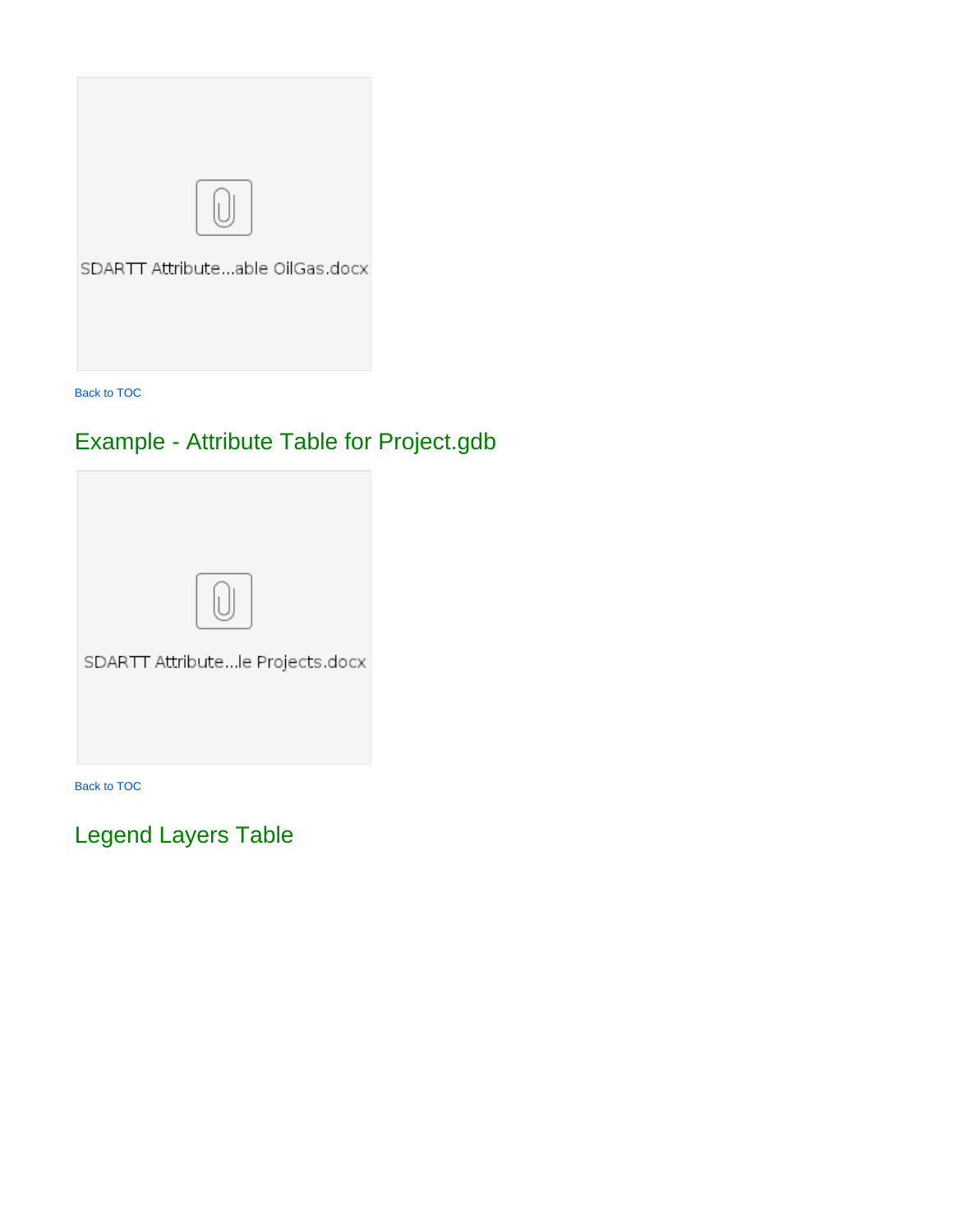

# <span id="page-20-0"></span>Agricultural Conversion and Fire Templates Table



# <span id="page-20-1"></span>**Glossary**

| <b>STANDARD TERM</b>       | <b>EQUATES WITH</b>                | <b>MEANING</b>                                                                                          |
|----------------------------|------------------------------------|---------------------------------------------------------------------------------------------------------|
| AS-BUILT                   | known<br>• existing<br>disturbance | Disturbances that are physically on the ground and are tracked by the BLM                               |
| <b>INVENTORY</b>           | Database                           | Repository of data that has been uploaded to SDARTT                                                     |
| NON-<br><b>PROVISIONAL</b> |                                    | A projected disturbance connected to an approved project<br>A disturbance with the status of "as-built" |
| <b>PHMA</b>                |                                    | Priority Habitat Management Area                                                                        |
| <b>PROJECTED</b>           |                                    | Data that has not yet been approved                                                                     |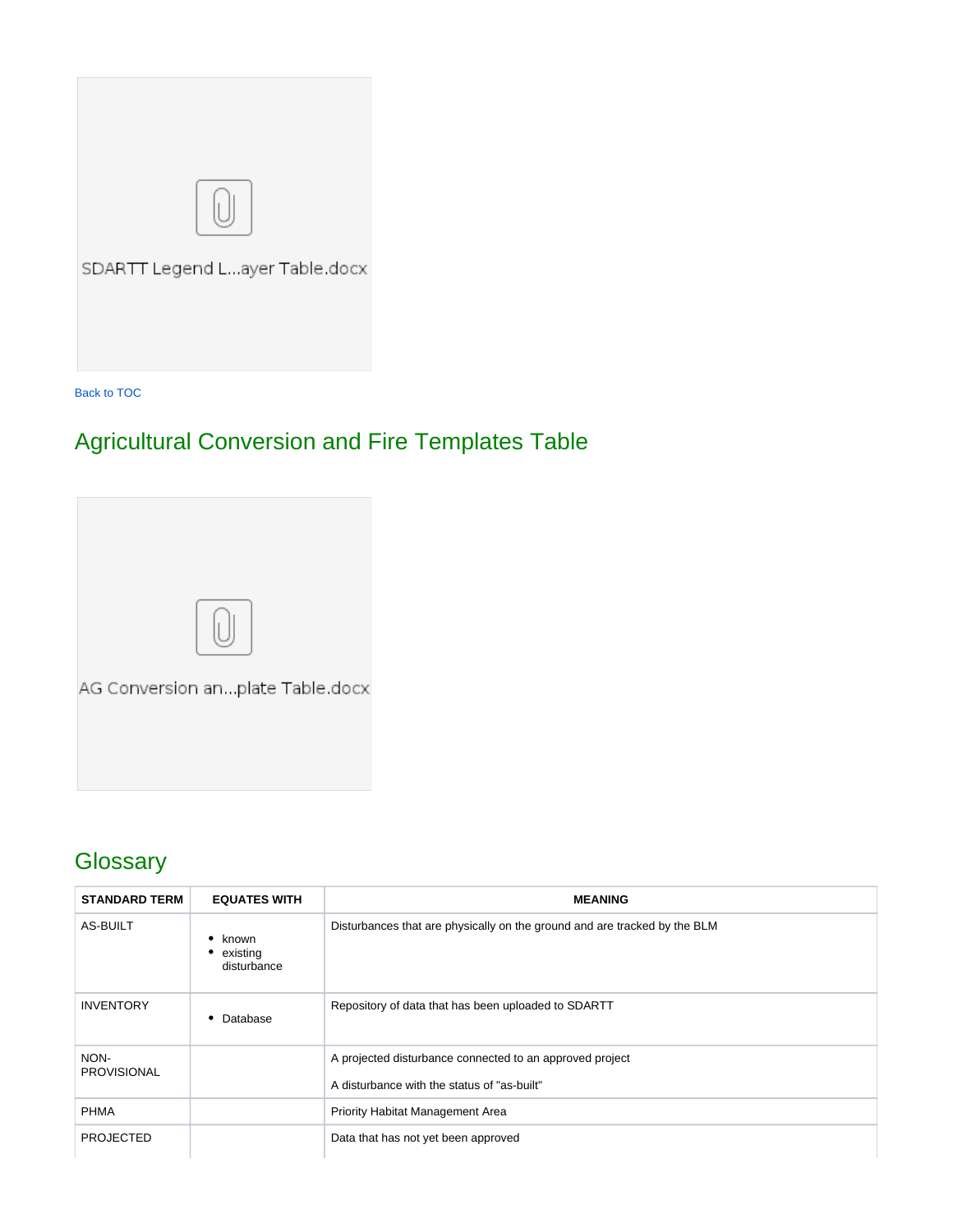|                    | Proposed               |                                                                                                                          |
|--------------------|------------------------|--------------------------------------------------------------------------------------------------------------------------|
| <b>PROVISIONAL</b> |                        | A disturbance that is connected to a project with a status other than "approved"                                         |
| <b>SHAPEFILE</b>   | • Feature<br>• Polygon | Combination of shp, pri., shx., dbf etc. files that make up the data file to be uploaded or imported to<br><b>SDARTT</b> |
|                    |                        |                                                                                                                          |

## <span id="page-21-0"></span>SDARTT Contact Information

Email : [sdartt@usgs.gov](mailto:sdartt@usgs.gov)

Phone: 970-226-9116

Back to TOC

<sup>o</sup> [As of 8/15/2019 the User Help document has changed to a User Manual and is found here.](#page-0-0)

#### [Introduction](#page-0-1) [Browser Requirements](#page-0-2)

- [Registration](#page-0-3)
	- <sup>o</sup> [To Register](#page-0-4)
	- <sup>o</sup> [Changing your temporary password](#page-2-0)

#### [Logging In](#page-2-1)

[Forgotten Passwords](#page-2-2)

#### [SDARTT Page](#page-3-0)

- **[Navigation](#page-3-1)**
- <sup>o</sup> [My Account](#page-3-2)
	- [Identify Results Window](#page-3-3)
- [Switch Basemap](#page-3-4)
- <sup>o</sup> [Cap and Decadal Calculation Tables](#page-3-5)
	- [Disturbance Cap Area Table Draw and Import](#page-4-0)
	- [Density Cap Area Table Draw and Import](#page-4-1)
	- [Decadal Calculation Table Draw and Import](#page-4-2)
	- [Verification Status Table \(Standard Categories\) Draw and Import](#page-4-3)
	- [Disturbance Cap Area Table Project Tracking Tool](#page-5-0)
	- [Density Cap Area Table Project Tracking Tool](#page-5-1)
	- <sup>o</sup> [Decadal Calculation Table Project Tracking Tool](#page-5-2)
	- [Verification Status Table \(Standard Categories\) Project Tracking Tool](#page-5-3)

#### [The Task Bar Tabs](#page-6-0)

- <sup>o</sup> [Map Extent Tab](#page-6-1)
- <sup>o</sup> [Measure Tab](#page-6-2)
- [Legend Tab](#page-7-0)
- [Draw Tab](#page-7-1)
- <sup>o</sup> [Import Shapefile Tab](#page-7-2)
- <sup>o</sup> [Clear Tab](#page-8-0)
- <sup>o</sup> [Results Tab](#page-8-1)
- <sup>o</sup> [Query Tab](#page-8-2)
- <sup>o</sup> [Reports Tab](#page-9-0)
	- <sup>o</sup> [Disturbance by Field Office](#page-9-1)
	- <sup>o</sup> [Disturbance and Reclamation by Field Office](#page-9-2)
	- [Approved Projects Over 3% Cap](#page-9-3)
	- <sup>o</sup> [Constructed per Year](#page-9-4)
	- [Denied Project Analysis Areas](#page-9-5)
	- <sup>o</sup> [Disturbance by Land Ownership \(Acres\)](#page-9-6)
	- [Disturbance in PHMA \(Acres\)](#page-10-0)
	- <sup>o</sup> [Projects Approved per Year](#page-10-1)
	- <sup>o</sup> [State Office Counts](#page-10-2)
	- [Two Year Old Projections](#page-10-3)
	- [Uploads per Year](#page-10-4)